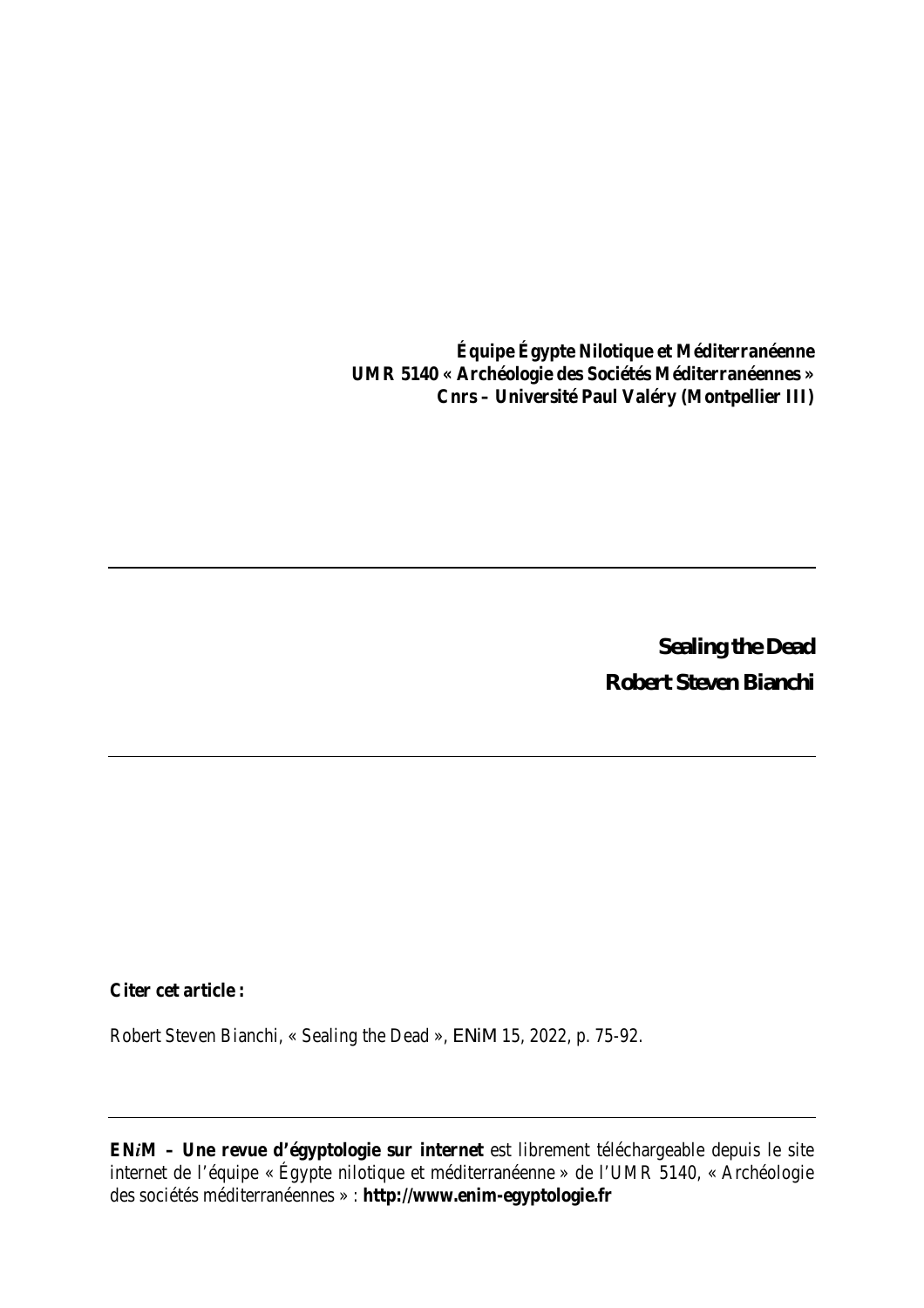# **Sealing the Dead**

## **Robert Steven Bianchi**

#### Ancient Egyptian Museum Shibuya

NE OF THE most salient characteristics of the material culture of ancient Egypt is its polyvalence<sup>1</sup>. As a result, the meaning, significance, and interpretation of any one entity – be it a hieroglyph, an object – real or created – or an architectural structure – THE most salient characteristics of the material culture of ancient Egypt is its polyvalence<sup>1</sup>. As a result, the meaning, significance, and interpretation of any one entity – be it a hieroglyph, an object – real or create Hornung.<sup>2</sup> The appearance of an owl (Gardiner Sign List 17), along and by itself, as one of 104 amulets created for the protection of Osiris<sup>3</sup> and the noun *hssil* / *ihssil*, "fish-man," in the inscriptions on a naos of  $\overline{A}$ masis<sup>4</sup> are recent demonstrations of that polyvalence in the hieroglyphs. Camilla Di Biase-Dyson<sup>5</sup> and Kathlyn M. Cooney<sup>6</sup> discuss the multiplicity of meanings inherent in so-called birthing bricks and sarcophagi, respectively. This same polyvalence is operative on the ancient Egyptian understanding of the function of Temple of Isis at Dendera.<sup>7</sup> When dealing with complexities, such as interlocking astronomical phenomena, the problems of meaning, significance, and interpretation are compounded.<sup>8</sup> And so ingrained had this salient characteristic become in the material culture of ancient Egypt that the phenomenon persisted into the Coptic period where it informed both the definitions and the understanding of the concept of Christian resurrection, which initially resulted in an open discourse in which contrary notions of that concept co-existed.<sup>9</sup> Richard Bussmann provides

<sup>&</sup>lt;sup>1</sup> I wish to thank Marsha Hill for enabling me to examine the sealing in New York; she together with Diana Craig Patch provided me with additional data from the department's records and provided me with the images, the photography of which was arranged by Catharine H. Roehig, which are reproduced in this essay. Several colleagues, among whom I single out Paula Veiga, Dmitry Sychev, and Pietro Testa assisted me with scans of publications otherwise unavailable because of the quarantine imposed by the Cοvid-19 pandemic. Edward Meltzer generously shared his knowledge and bibliography of Gnostic texts with me. I am indebted to Regine Schultz and Helmut Brandl for their assistance in expediting several technical issues, and to Carolina Delucé for her editorial work. <sup>2</sup> E. HORNUNG, *Idea into image: essays on ancient Egyptian thought* [translated by E. Bredeck], New York,

<sup>1992,</sup> pp. 30-45. <sup>3</sup> G. PRISKIN, "The <sup>104</sup> amulets of Osiris at Dendera," in M. Franci, S. Ikram, I. Morfini (eds.), *Rethinking*

*Osiris. Proceedings of the international conference, Florence, Italy, 26-27 March 2019*, Rome, 2021, pp. 147- 158.

<sup>4</sup> Leiden AM 107: M. ZECCHI, *The naos of Amasis: a monument for the reawakening of Osiris*, Leiden, 2019, pp.

<sup>38-39&</sup>lt;br><sup>5</sup> C. DI BIASE-DYSON, "Multiple dimensions of interpretation: reassessing the magic brick Berlin ÄMP 15559," SAK 43, 2014, pp. 93-107.<br>
<sup>6</sup> K.M. Cooney, *Coffin commerce: how a funerary materiality formed ancient Egypt*, Cambridge, 2021, p. 24.<br>
<sup>7</sup> S. CAUVILLE, *Dendara. Le temple d'Isis* I, Cairo, 2007, pp. xvi, xxii, and xxiv

<sup>448.</sup>

<sup>9</sup> E.E. POPKES, "The Interpretation of Pauline Understandings of Resurrection within »The Treatise on the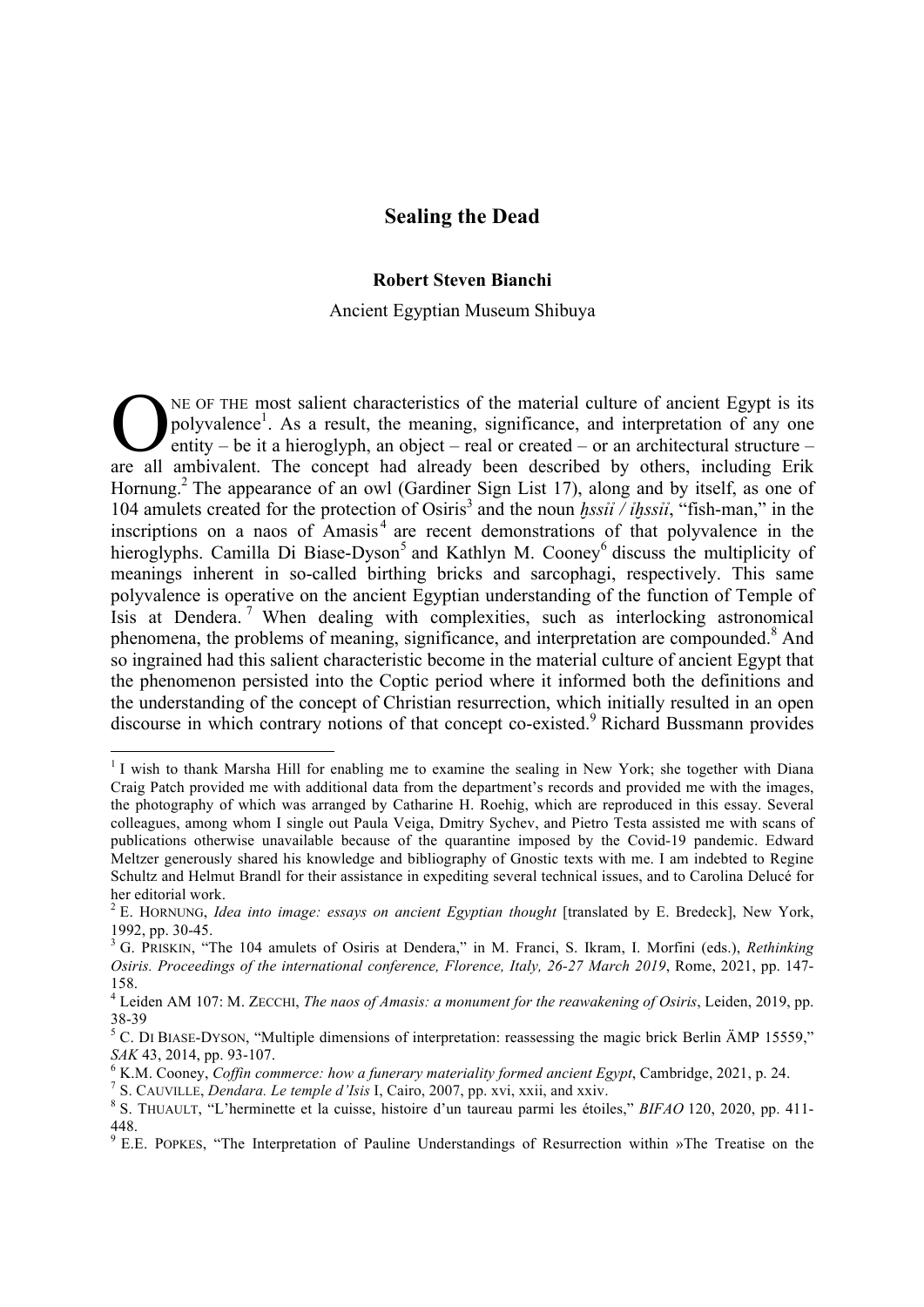an informative summary of the issue of polyvalence, which he prefers to regard from a praxeological context, in which any aspect of ancient Egypt's material culture might have meant different things to different individuals.<sup>10</sup> Accordingly, the material culture of ancient Egypt cannot be quantified by a reliance upon Aristotelian categorization into which meaning, significance, and interpretation can be neatly sorted into discrete pigeon-holes. One size does not fit all.

It is within this context of polyvalence that we now discuss the envelopment of one of two mummies which were discovered resting back to back in fill beneath a locus identified as containing "Priests' Houses" during the 1923-1924 season of the Metropolitan Museum of Art's excavations at Deir el Bahri. One of the mummies, identified as male, was enveloped in what has been identified as a fisherman's net,  $11$  and accessioned into that museum's collections as inv. nr. 25.3.225 [fig. 1]. The excavators dated this find globally to the Roman Imperial Period, according to the accession records held by the museum.

It is entirely possible that the use of that fishnet was motivated by the practical consideration of keeping the mummy bandages in place, possibly anticipating the use of burial tapes ostensibly for the same purpose as seen on several mummies suggested to date to the Coptic Period from sites at Western Thebes.<sup>12</sup> The best example of such a Coptic mummy bundle readily available for examination is from Karara (el-Hibeh) now in Heidelberg.<sup>13</sup> Although the coverings of those Coptic mummies often consists of clothing repurposed for funerary requirements tied into place,<sup>14</sup> it should be stressed that the practice of repurposing clothing<sup>15</sup> so tied to serve the same purpose is attested as early as the Third Intermediate Period.<sup>16</sup> One

<sup>16</sup> H.E. WINLOCK, "The Egyptian Expedition 1924-1925: the Museum's excavations at Thebes." *Bulletin of the* 

 $\overline{a}$ 

Resurrection« (NHC I 4)," in B. Schiesser, J. Rüggemeier, T.J. Kraus, J. Frey (eds), *Alexandria. Hub of the*

*Hellenistic world*, Tübingen, 2021, p. 341.<br><sup>10</sup> R. BUSSMANN, "Practice, meaning and intention: interpreting votive objects from ancient Egypt," in N. Staring, H. Twiston Davies, L. Weiss (eds.), *Perspectives on lived religion: practices - transmission landscape*, Leiden, 2019, pp. 73-84.<br><sup>11</sup> Because of its size (28 cm in length as presently rolled) it was probably a seine net: D.J. BREWER,

R.F. FRIEDMAN, *Fish and fishing in ancient Egypt*, Warminster, 1989, pp. 42-46.<br><sup>12</sup> E.R. O'CONNELL, "Representation and self-presentation in late antique Egypt: 'Coptic' textiles in the British

Museum," *Textile Society of America Symposium Proceedings* 121, 2008, fig. 8, for the Deir el-Bahri mummies dating *circa* 600-800 (EES Carter 69): https://digitalcommons.unl.edu/tsaconf/121 [viewed April 30, 2020]; and S. LÖSCH, E. HOWER-TILMANN, A. ZINK, "Mummies and skeletons from the Coptic Monastery complex Deir el-Bachit in Thebes-West, Egypt," *Anthropologischer Anzeiger* 70, 1, 2013, p. 32, and fig. 5.<br><sup>13</sup>Heidelberg, Ägyptologisches Institut der Rupert-Karls-Universität Heidelberg, without inventory number:

R. Schulz, C. Bayer, O. Gauert (eds.) *Mumien der Welt*, Hildesheim, 2016, *Frontis*, and pp. 118-121; and B. HUBER, "Coptic coffins from Qarara: the *Pfauensarg* (peacock coffin) in context," in J.H. Taylor, M. Vandenbeusch (eds.), *Ancient Egyptian coffins: craft traditions and functionality*, Leuven, 2018, pp. 435- 469. The use of wide bands of linen may very well be a continuation of the practice already in use in the Roman Imperial Period, for which compare the wrappings of a mummy dated to the second century A.D. in Paris, Musée du Louvre E 13382 (CM 365): M.-F. AUBERT, R. CORTOPASSI, G. NACHTERGAEL, V.A. AMORÓS,

P. DÉTIENNE, *Portraits funéraires de l'Égypte romaine* II. Cartonnages, linceuls et bois, Paris, 2018, p. 131.<br><sup>14</sup> D. FRANKFURTER, *Christianizing Egypt: syncretism and local worlds in late antiquity*, Princeton, Oxford,

<sup>2018,</sup> pp. 155-156 and 176-181. <sup>15</sup> C. PRICE, *Golden Mummies of Egypt. Interpreting identities from the Graeco-Roman Period*, Manchester, 2020, p. 118, observes that the single largest expense in the mummification process was the cost of the linen used, and cites D. MONSERRAT, "Death and funerals in the Roman Fayum," in M. Bierbrier (ed.), *Portraits and Masks: Burial customs in Roman Egypt*, London, 1997, p. 37, "In a second-century funeral account from Socnopaiou Nesos, the wrappings account for more than a third of the total burial cost, and included the buying of an old tunic which was presumably used somehow in the invisible internal wrappings."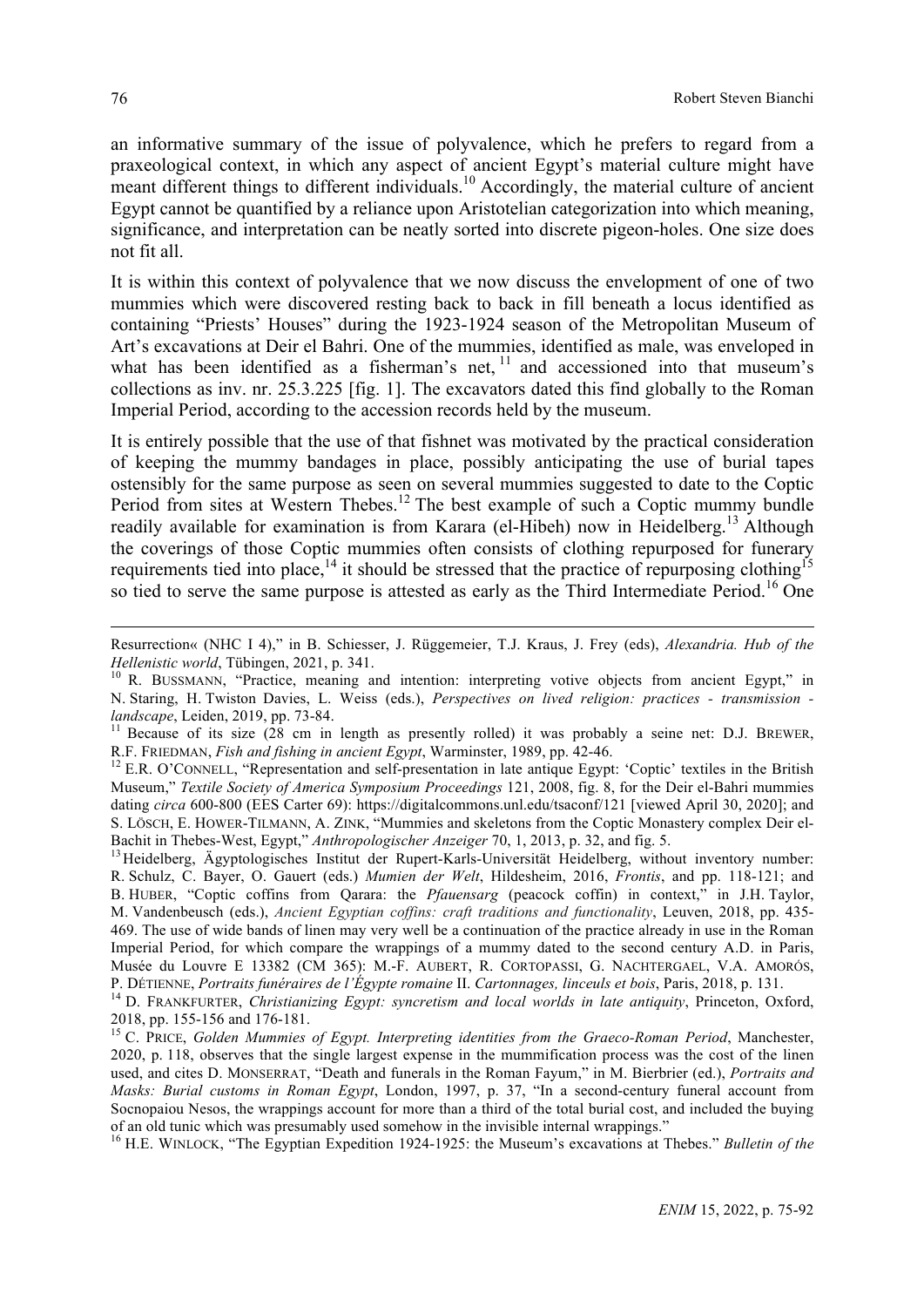$\overline{a}$ 

of the better examples of that earlier practice is the mummy found at Deir el Bahari in the East Chamber, Cemetery 500, connected with the temple Montuhotep, which was "wrapped in a pink shroud bound by three horizontal and seven transverse yellow bandages."17

If the fishnet in the collections of the Metropolitan were found on a female mummy, one might be tempted to associate it with erotic connotations of fishnet dresses, evocative of the salacious nature of the costumes worn by the female rowers described in the Westcar Papyrus  $(V, 11-13)^{18}$ 

On the other hand, the reticulated pattern exhibited by the cords of that fishnet is so extremely evocative of the pattern encountered on bead nets often placed over mummies, which are attested as early as the Old Kingdom,<sup>19</sup> as to suggest the possibility that this fishnet and those bead nets were so conflated as to be regarded as equivalents. The use of fishnets and other envelopes woven into an open, diamond-shaped knit in which a mummy might be wrapped is confirmed by written descriptions of some of the grave goods discovered within other burials datable to the Third Intermediate Period at Medium. Those envelopes included the body of a child "wrapped in a fibre string bag;"<sup>20</sup> that of a second child "wrapped in a fibre bag;"<sup>21</sup> and that of "an adult with part of a fishing net." <sup>22</sup> Although an autopsy of those last three cited examples cannot now be performed because their whereabouts are presently not known, one cannot simply dismiss them out-of-hand as disintegrated "fibre body coverings."<sup>23</sup> It is entirely possible that they are indeed related to the fishnet under discussion. Furthermore, there is a second example in the form of a textile-net soaked in green paint, described as a fishnet, discovered at Thebes in an intrusive burial of Nesiamun on the south side of the court of Montuhtotep, presently in the collections of the Metropolitan Museum of Art.<sup>24</sup> This

*Metropolitan Museum of Art* 21, no. 3, 2, 1926, p. 15, and D.A. ASTON, *Burial assemblages of dynasty 21-25: chronology - typology – developments*, *Contributions to the chronology of the Eastern Mediterranean* 21, *Österreichische Akademie der Wissenschaften*, *Denkschriften der Gesamtakademie* 54, Vienna, 2019, p. 199, no. TG 828, Deir el Bahari Tomb 59, a Dynasty XVIII tomb reused in the Third Intermediate Period for Henettawy F, the mummy of which was simply bandaged with voluminous shrouds and placed straight into the coffin. <sup>17</sup> D.A. ASTON, *op. cit.*, p. 218, no. TG 895.

<sup>&</sup>lt;sup>18</sup> R. HALL, "Fishing-net  $(\sqrt{\}$   $\sqrt{\sqrt{\pi}})$  dresses in the Petrie Museum," *GöttMisz* 42, 1981, pp. 37-46.

<sup>&</sup>lt;sup>19</sup> Boston, Museum of Fine Arts 27.1548: M. JICK, "9. Bead-net dress," in S. D'Auria, P. Lacovara, C.H. Roehrig (eds.), *Mummies & magic: the funerary arts of ancient Egypt*, Boston, 1988, pp. 14-19; and B. HINSON, "A beaded scarab in the Victoria and Albert Museum," *JEA* 105/2, 2019, p. 307. It is tempting to suggest that the carnelian-beaded linen fragment discovered at Tarkhan (London, University College UC 16355: L. MAWDSLEY, "Burying the Dead with Textiles at the Naqada III Cemetery at Tarkhan," in A.R. Warfe, J.C.R. Gill, C.R. Hamiliton, A.J. Pettman, D.A. Stewart (eds.), *Dust, Demons and Pots. Studies in Honour of* Colin A. Hope, Leuven, Paris, Bristol, CT, 2020, p. 509-510, with fig. 3 stands at the beginning of this tradition.<br><sup>20</sup> A. ROWE, "The Eckley B. Coxe Jr. Expedition excavations at Meydûm 1929-30," The [Pennsylvania] Museu

<sup>&</sup>lt;sup>21</sup> A. Rowe, *ibid*; and D.A. ASTON, *op. cit.*, p. 91, no. TG 169.<br><sup>22</sup> A. Rowe, *ibid*; and D.A. ASTON, *op. cit.*, p. 91, no. TG 165.<br><sup>23</sup> D.A. ASTON, *op. cit.*, p. 379.<br><sup>24</sup> New York, The Metropolitan Museum of Art https://www.metmuseum.org/art/collection/search/575557?searchField=All&amp:sortBy=Relevance&amp:ft=2 6.3.11&offset=0&rpp=20&pos=2 (viewed May 9, 2020). This ensemble belongs to Taylor's Type II Coffin, Lid Design 1, examples of which generally date to the period between the late tenth to seventh century B.C.: J.H. TAYOR, *The stylistic development of Theban coffins during the Third Intermediate Period*, unpublished Ph.D. thesis, University of Birmingham, 1985, cited by D.A. ASTON, *op. cit.*, pp. 275, with note 2598, *passim*; J.H. TAYLOR, "Theban coffins from the Twenty-second to the Twenty-sixth Dynasty: dating and synthesis of development," in N. Strudwick, J.H. Taylor (eds.), *The Theban necropolis: past, present and future*, London, 2003, pp. 95-121.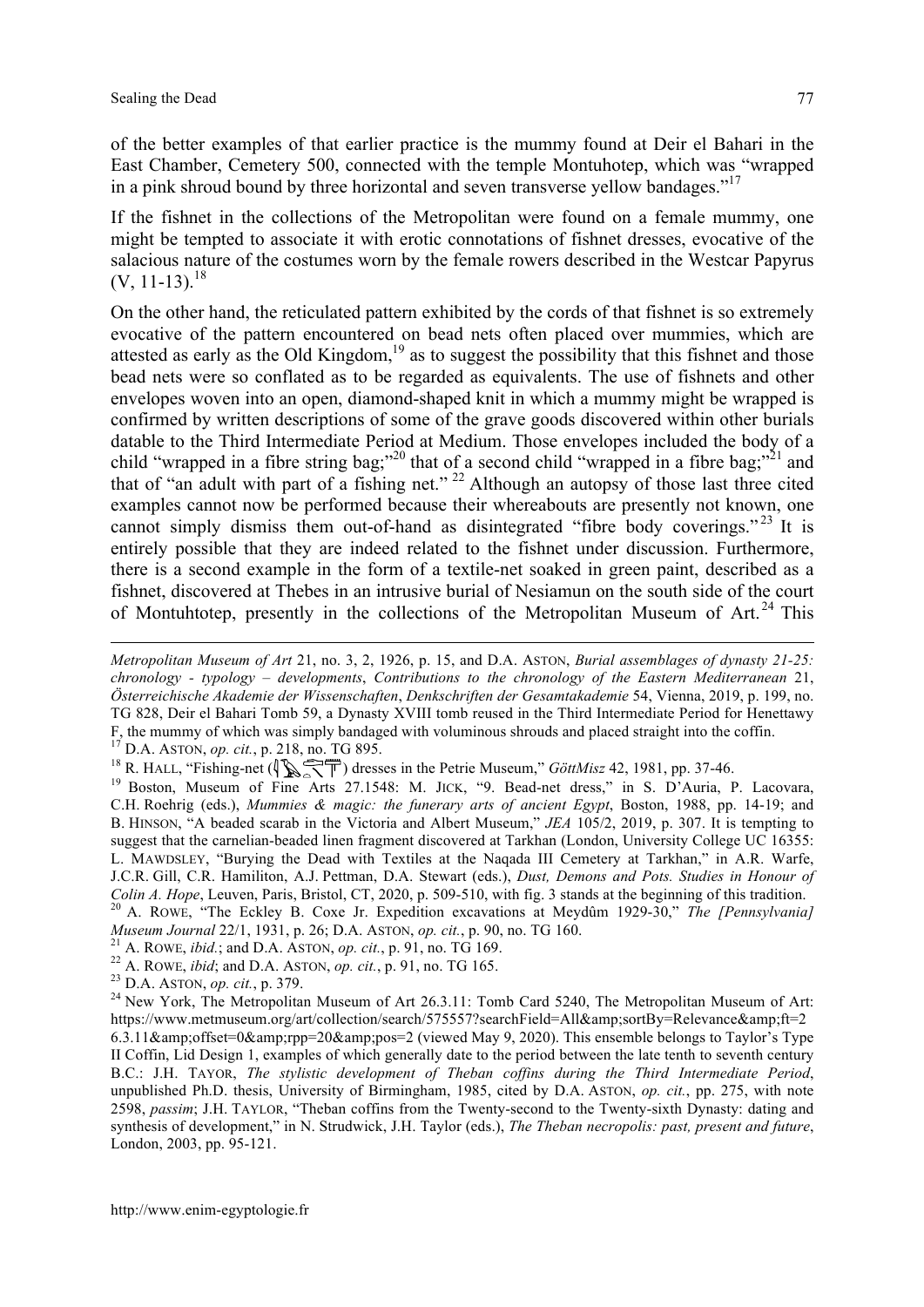example finds its exact parallel in a third example in Leiden,<sup>25</sup> the provenance of which is not recorded, but which is dated to Dynasty  $XXV<sup>26</sup>$  This pink-colored textile, originally red (?), was created using a medium-fine, warp-faced tabby weave. One can, therefore, suggest that the practice of enveloping a mummy in a fishnet or its equivalent in the form of either a bead or textile net, both often designed as open, diamond-shaped patterns, was a practice pioneered during the Third Intermediate Period, particularly at Thebes, where it persisted into the Roman Imperial Period. One must, therefore, abandon both notions that "nothing like this [practice] has been recorded elsewhere" <sup>27</sup> and that this practice is relegated to "poor burials."<sup>28</sup> The documented cavalier treatment of hundreds of mummies created during the centuries spanning the Third Intermediate to Roman Imperial Periods doubtless contributed to the virtual absence of this particular practice in the archaeological record as currently preserved.<sup>29</sup>

The practice of enveloping a mummy in a fishnet is congruent with the use of a bead net for the same purpose. Because the evidence for the earliest appearance of each type is equivocal, it seems futile to argue for the primacy of the one as the trigger for the development of the other. Both appear to be contemporary developments associated with certain radical changes in funerary practices and accouterments pioneered at two different chronological points in time during the course of the Third Intermediate Period.<sup>30</sup>

The (re-)introduction<sup>31</sup> of the bead net around 750 BC has been embraced by David Aston<sup>32</sup> and others,  $33$  following both the suggestion of Flora Silvano  $34$  and that by Kate Bosse-

<sup>&</sup>lt;sup>25</sup> Leiden, Rijksmuseum van Oudheden AMM19-b: at this link, https://www.rmo.nl/en/collection/searchcollection/collection-piece/?object=796 (viewed 9 May 2020); and P. GIOVETTI, D. PICCHI (eds.), *Egitto.*

G. VITTMAN, Priester und Beamte im Theben der Spätzeit. Genealogische und prosopographische *Untersuchungen zum thebanischen Priester- und Beamtentum der 25. und 26. Dynastie*, Vienna, 1978, pp. 130 27 D.A. ASTON, *op. cit.*, p. 379.<br><sup>28</sup> D.A. ASTON, *op. cit.*, p. 90.<br><sup>28</sup> *Inter alia,* A.C.V. Adams, "An investigation into the mummies presented to H.R.H. the Prince of Wales in

<sup>1869,&</sup>quot; *DiscEg* 18, 1990, pp. 5-19; T. BABER, "Ancient corpses as curiosities: mummymania in the age of early travel," *Journal of Ancient Egyptian Interconnections* 8, 2016, pp, 60-93; M. DEPAUW, "The late funerary material from Akhmim," in A. Egberts, B.P. Muhs, J. van der Vliet (eds.), *Perspectives on Panopolis: an* Egyptian town from Alexander the Great to the Arab conquest; acts from an international symposium, held in *Leiden on 16, 17 and 18 December 1998*, Leiden, Boston, MA, Cologne, 2002, pp. 71-81; C. ELLIOTT, "Bandages, bitumen, bodies and business: Egyptian mummies as raw materials," *Aegyptiaca* 1, 2017, pp. 26-46; R. HARI, "Faux et usage de faux ou: le commerce des dieux égyptiens," *BSEG* 1, 1979, pp. 27-35; H. WHITEHOUSE, "Egyptology and forgery in the seventeenth century: The case of the Bodleian shabti," *Journal of the History of Collections* 1/2 ,1989, pp.187-195, and S.J. WOLFE, R. SINGERMAN, *Mummies in nineteenth* century America: ancient Egyptians as artifact, Jefferson, N.C., London, 2009.<br><sup>30</sup> D.A. ASTON, *op. cit.*, p. 394.<br><sup>31</sup> Boston, Museum of Fine Arts 27.1548: M. JICK, *loc. cit.*, is an earlier example, dated to the Old Ki

*cataracts: proceedings of the 11th Conference for Nubian studies, Warsaw University, 27 August-2 September 2006. Part two: session papers*, Warsaw, 2010, 503-518; K. ZIBELIUS-CHEN, "Das Tübinger Fragment eines Perlennetzes (Inv. 1842)," *SAK* 40, 2011, pp. 399-406; E. KOPP, P. KOPP, "Phrase kit and pseudo-writing: a set of ushebtis from an elite tomb in Buto," *MDAIK* 70-71, 2014-2015, pp. 265-271; and Z.I. FÁBIÁN, "Re-use and modification of a saff-tomb on the south slope of el-Khokha, Thebes," in K.A. Kóthay (ed.), *Burial and mortuary practices in Late Period and Graeco-Roman Egypt: proceedings of the international conference held at Museum of Fine Arts, Budapest, 17-19 July 2014*, Budapest, 2017, p. 86.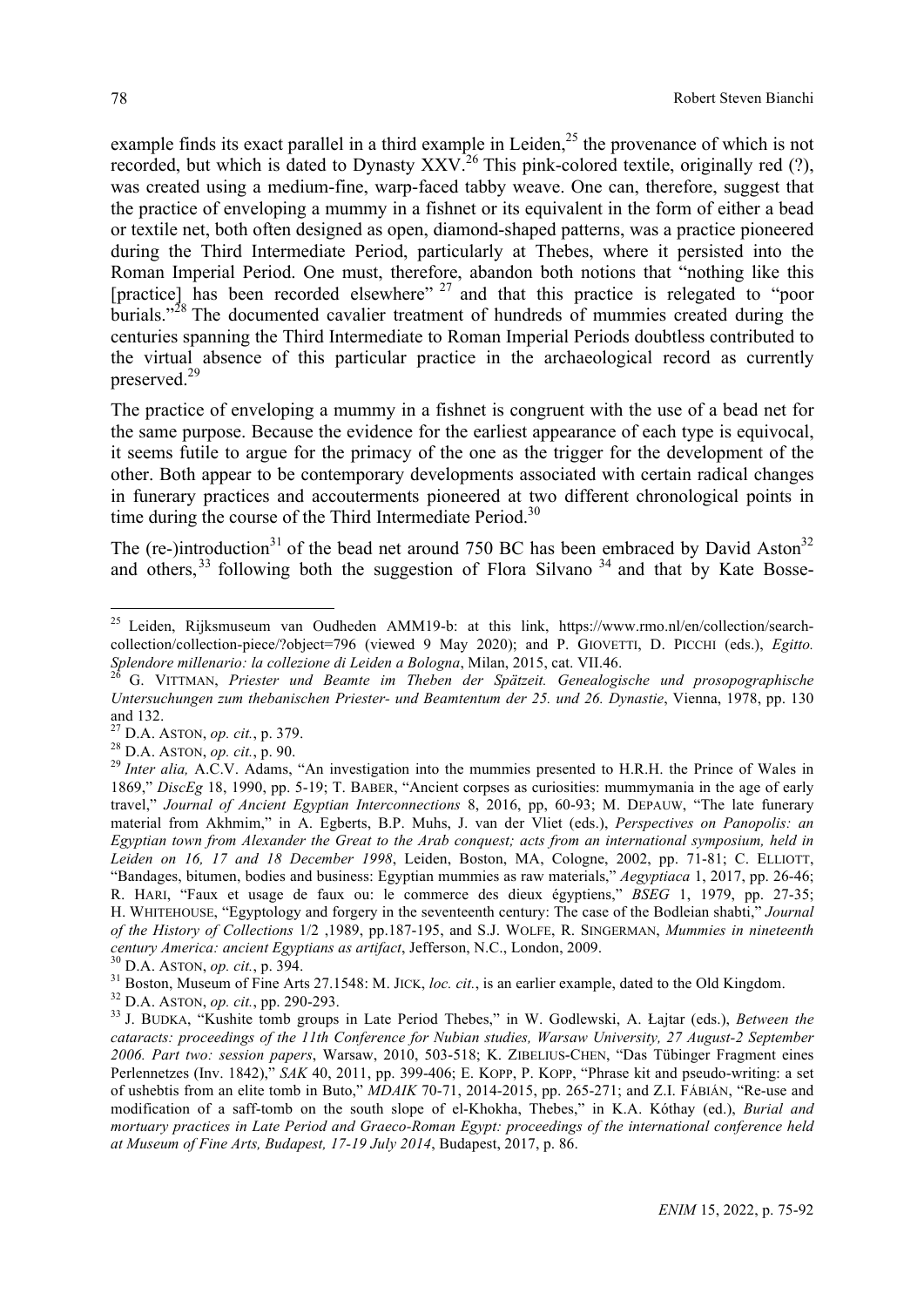Griffiths who attributes its (re-)introduction into Egypt to the Kushites.<sup>35</sup> David Aston repeatedly questions whether the fragmentary beaded material from burials at Tanis can be identified as bead nets<sup>36</sup> but Guy Brunton is adamant that at least one example can be so identified. <sup>37</sup> If Guy Brunton's identification obtains, one needs to consider whether the antecedents for the bead net placed upon mummies can be traced to the beadwork associated with coronation clothing and sed-festival garments,<sup>38</sup> particularly since the goddess Hathor in representations participating in such jubilee festivals is habitually clothed in a beaded dress.<sup>39</sup> which may be related to representations of a "gold lattice" covering Hathor's long robe in other offering scenes.<sup>40</sup> A garment worn during the sed-festival is connected with rituals associated with regeneration, $41$  and the regenerative associations of such garments have been linked to mummy bandages,  $42$  as well as to Anubis in certain Osirian contexts.  $43$  Indeed, during the more recent periods of ancient Egypt's history Hathor assumes a more prominent role in funerary contexts, as Sylvia Cauville's summary of those functions at Dendera reveals.44 The deceased, both male and female alike, often aspire to be identified with Hathor rather than with Osiris in death.<sup>45</sup> In certain other funerary contexts Hathor assumes the functions of Anubis.<sup>46</sup> As these examples reveal, ancient Egyptian religious exegeses were not shackled by a strict adherence to Aristotelian categorizations. The boundaries between religious spheres were both permeable and fluid to such an extent that a volume devoted to such crossovers was dedicated to Anthony Loprieno, who coined the phrase, "fuzzy boundaries," as a label for this particularly ancient Egyptian cultural phenomenon. $47$ 

The presence of the fishnet under discussion was not the only remarkable feature of the

el-Hallel and Dendera," in M. Dolińska, H. Beinlich (eds.), *Ägyptologische Tempeltagung: Interconnections* between temples, Warschau, 22.-25. September 2008, Wiesbaden, 2010, p. 165.<br><sup>41</sup> L. CHAPON, "Some reliefs representing the king in the *Heb Sed* robe discovered in the *Henket-Ankh*," Études

*et Travaux* 31, 2018, pp. 123-143.<br><sup>42</sup> U. RUMMEL, "Weihrauch, Salböl und Leinen: Balsamierungsmaterialien als Medium der Erneuerung im Sedfest." *SAK* 34, 2006, pp. 381-407.

43 B. BRUYÈRE, Rapport sur les fouilles de Deir el Médineh (1935-1940) IV/3. Notes à propos de quelques objets *trouvés en 1939 et 1940*, *FIFAO* 20/3, Cairo, 1952, pp. 133-135; and A. EISSA, "'Heb-sed' two phases: the Osirian one and the Horus one," *Studies in honor of Ali Radwan*, *Suppl. ASAE* 34/3, 2005, pp. 10-23 [in أحمد عیسى :Arabic

في والحوري الاوزیري الطورین حول"سد حب[". <sup>44</sup> S. CAUVILLE, *Le temple de Dendara. Guide archéologique* (2nd ed.), Cairo, 1995, pp. 7-9; so, too, Manchester 13783: C. PRICE, *op. cit.*, p. 134, with fig. 115, for one of the earliest attentions of the identification

http://www.enim-egyptologie.fr

 <sup>34</sup> F. SILVANO, "Le reticelle funerarie nell'antico Egitto: proposte di interpretazione," *Egitto <sup>e</sup> Vicino Oriente* 3, 1980, pp. 83-97, although her suggested typology was not rigorous imposed in antiquity, as the example from El-Khoka, Saff-1, which comingles her Type A with her Type B, reveals: Z.I. FÁBIÁN, *op. cit.*, p. 86.<br><sup>35</sup> K. BOSSE GRIFFITHS, "Some Egyptian bead-work faces in the Wellcome Collection at University College."

*JEA* 64, 1978, pp. 99-106; reprinted *id.,* "Some Egyptian beadwork faces," in *id.*, *Amarna studies and other* selected papers, Freiburg (Switzerland), Göttingen, 2001, pp. 152-164.<br><sup>36</sup> D.A. ASTON, op. cit., pp. 52, 80-81, and 292.<br><sup>37</sup> G. BRUNTON, "The bead network of Shashang Heqa-kheper-Re, Tanis," *ASAE* 42, 1943, pp. 187-191

of the deceased with Hathor.<br><sup>45</sup> B. MENU, "Une stèle démotique inedited," *RdE* 26, 1974, p. 69.<br><sup>46</sup> S. MORENZ, "Das Werden zu Osiris: die Darstellungen auf einem Leinentuch der römischen Kaiserzeit (Berlin<br>11651) und ve

<sup>&</sup>lt;sup>47</sup> H. Amstut, A. Dorn, M. Müller, M. Ronsdorf, S. Uljas (eds.), Fuzzy boundaries: Festschrift für Antonio *Loprieno* I-II, Hamburg, 2015.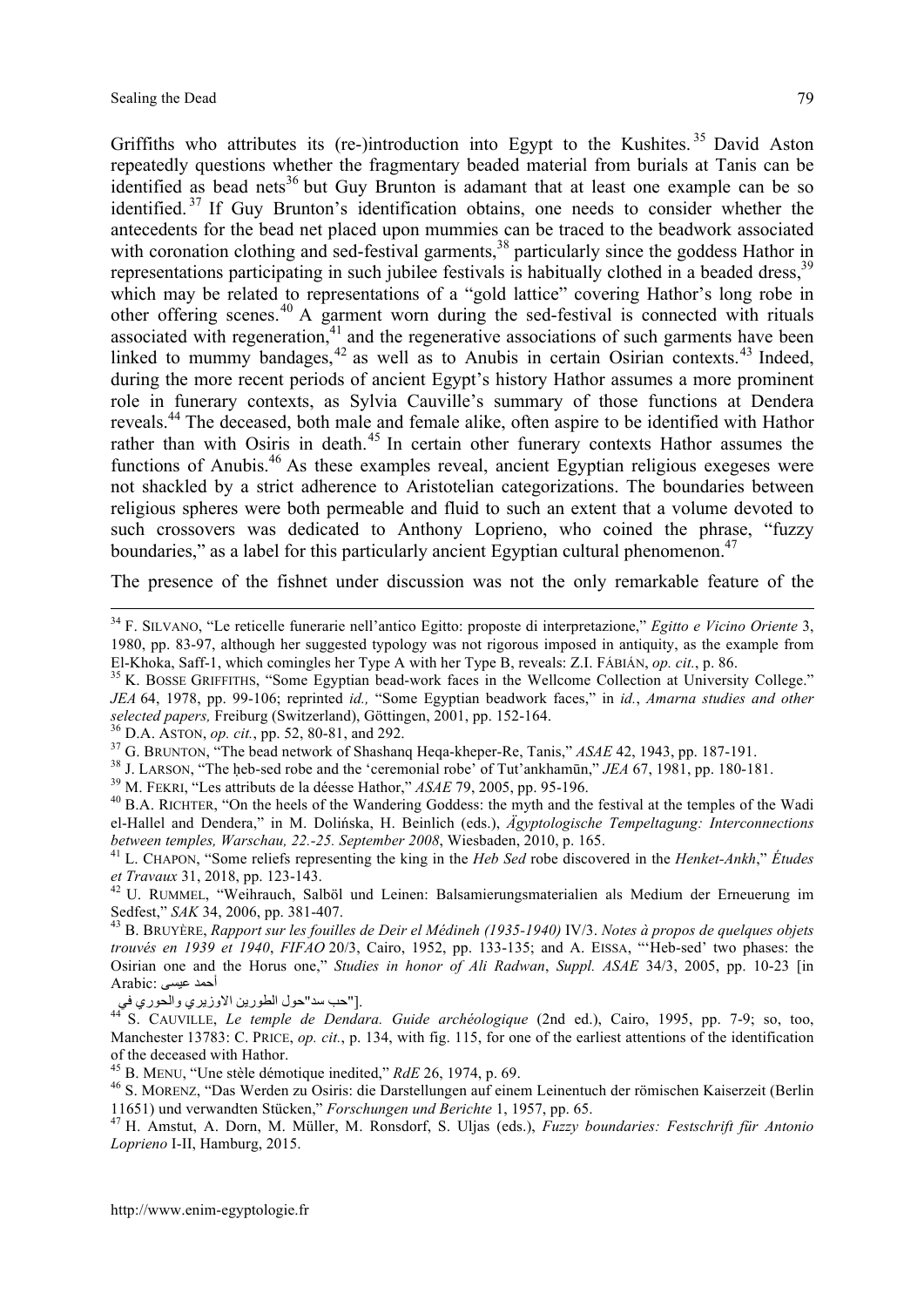mummy in New York discovered during the 1923-1924 excavations at Thebes because three conically-shaped mud pastilles<sup>48</sup> were attached to it via a series of  $[linear]$  cords. These pastilles can be identified as sealings because they exhibit impressions stamped multiple times using the same two signets, either a human hand, to judge from the position of the thumb, with open palm, or a figure in a contrapposto pose, portrayed frontally, with arms bent at the elbow and raised in a position that is associated with an *orans*-gesture. So, for example, the first sealing [fig. 2] was stamped seven times, twice with the open hand and five times with the *orans*-gesture whereas the second [fig. 3] was stamped five times, once with the *orans*-gesture and four with the open hand, whereas the third [fig. 4] was only stamped five times, but only with the open hand. It must be emphasized that those two motifs on these dealings cannot be used as evidence to suggest the ethnicity of the deceased.<sup>49</sup>

Amulets in the form of an open hand first appear during the course of the Old Kingdom, as an example in the collections of the Metropolitan Museum of Art reveals. <sup>50</sup> The *consensus omnium* is that an amulet in the form of an open hand is efficacious for individuals seeking to immobilize and repel malevolent forces.<sup>51</sup> It is a particularly long-lived, pan-cultural talisman, still in use to this day, in certain European Catholic countries as well in Islam.<sup>52</sup>

Yet there is another aspect to consider, because of the polyvalence of the hand, particularly the hand of the demiurge in an aquatic environment as the following two citations reveal. The first occurs within The Festival of the Hand of Pakhons*, <sup>53</sup>* in which that hand, apparently mould-made for this occasion, is not interred on land but in water. That hand returns into its aquatic environment within the primeval waters where it is employed by the demiurge in the performance of his generative activities.<sup>54</sup> In another episode, dealing ostensibly with The Waving of the Hand of Re (?), *ḫȝʿ ḏr.t n.(t) Rʿ*, a fish plays an active, enveloping role within which the demiurge is regenerated.<sup>55</sup> The meaning of passages in that episode remain opaque, but one has suggested that the hand of the demiurge is likewise immersed in water.<sup>56</sup> Given the polyvalence of Egyptian motifs and the known resonances between the resurrection of the deceased and the creative processes of the demiurge, the appearance of a hand as a device on a sealing attached to a fishnet enveloping a mummy enabling its aspired resurrection is not surprising in the least.

The *orans*-gesture, earlier described as a personification of the *ka* of a deceased individual

 <sup>48</sup> New York, The Metropolitan Museum of Art 25.3.226a (5.3 cm; <sup>2</sup> 1/16 inches); 25.3.226b (5 cm; <sup>1</sup> 15/15 inches); and 25.3.226c (5.3 cm; <sup>2</sup> 1/16 inches). <sup>49</sup> A. VILLING, "Wahibreemakhet at Saqqara: the tomb of <sup>a</sup> Greek in Egypt," *ZÄS* 145, 2, 2018, pp. 174-186,

citing S. QUIRKE, "The regular titles of the late Middle Kingdom," *RdE* 37, 1986, pp. 123-124.<br><sup>50</sup> New York, The Metropolitan Museum of Art 10.130.235: E. BRESCIANI, "La 'Mano aperta': un amuleto di

protezione nell'Antico Egitto," in C. Zivie-Coche, I. Guermeur (eds.), *"Parcourir l'éternité": hommages à Jean Yoyotte* I, Turnhout, 2012, pp. 165-167; see, too, both C. SOURDIVE, *La main dans l'Égypte pharaonique: recherches de morphologie structurale sur les objets égyptiens comportant une main*, Bern, Frankfort am Main, New York, 1984, pp. 441-449; and S.H. AUFRÈRE, *Le propylône d'Amon-Rê-Montou à Karnak-Nord*,

<sup>&</sup>lt;sup>51</sup> J.R. OGDON, "Studies in ancient Egyptian magical thought I: the hand and the seal," *DiscEg* 1, 1985, p. 32.<br><sup>52</sup> E. BRESCIANI, *loc. cit.*; and M.J. RAVEN, *Egyptian magic: the quest for Thoth's Book of Secrets*, New 2012, p. 176.<br>
<sup>53</sup> D. MEEKS, *Mythes et légendes du Delta d'après le papyrus Brooklyn 47.218.84*, Cairo, 2006, pp. 199-200.<br>
<sup>54</sup> D. MEEKS, *op. cit.*, p. 9.<br>
<sup>55</sup> Le main jetée de Ré (?): ibid., p.194.<br>
<sup>56</sup> Ibid., p. 1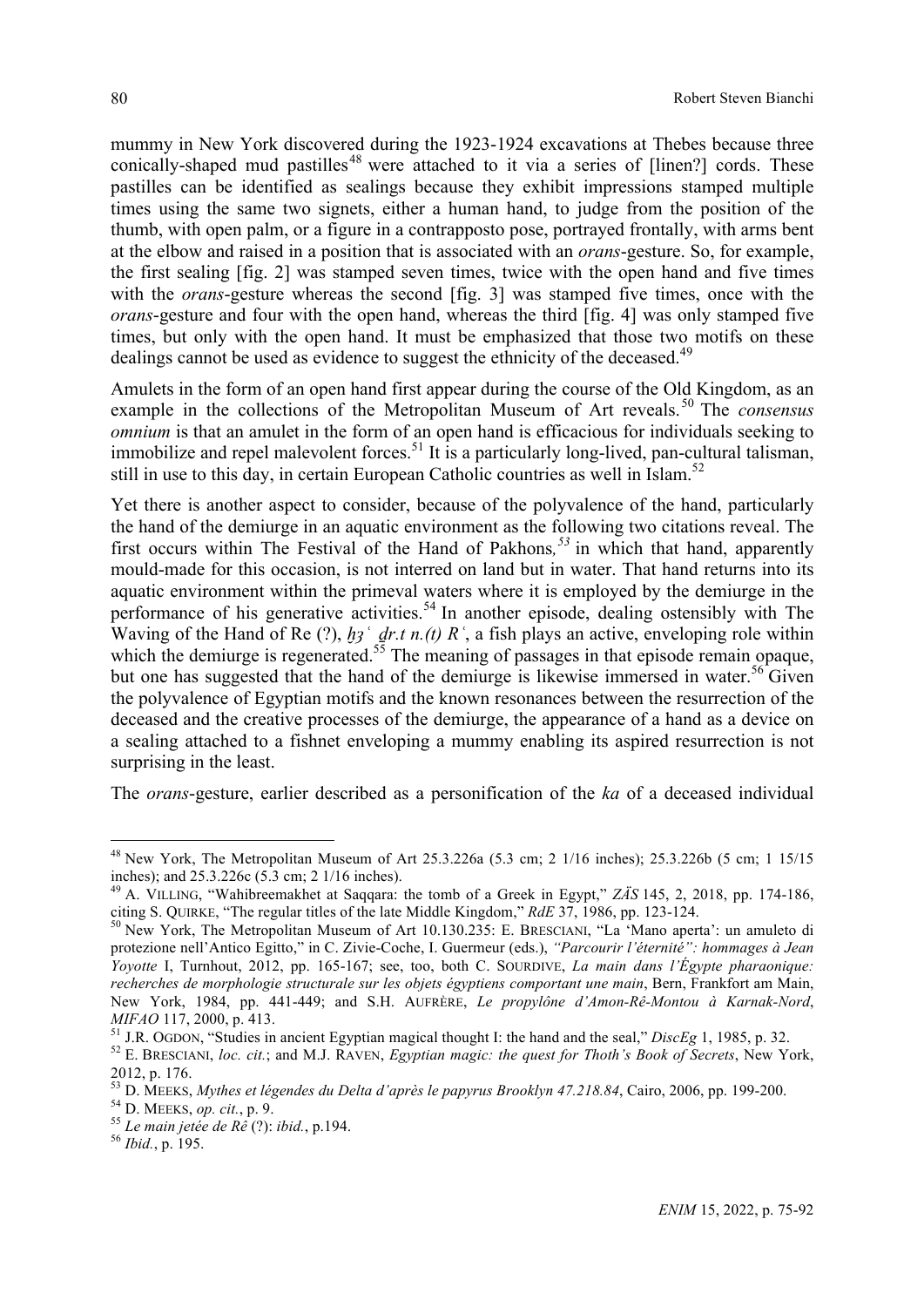who had passed on to a blessed state,  $57$  is in fact polyvalent as well.<sup>58</sup> It incorporates into its design the open hand as an apotropaic gesture, utilized in life against malevolent forces such as the evil eye, and similarly in death against malevolent forces for those who require protection.<sup>59</sup> Within the context of the continuum of ancient Egyptian cultural phenomena, images incorporating the *orans*-gesture have been described as depictions of "the soul in transit communication with the gods in an effort to link oneself to an official image of a saint $^{1,60}$ 

That interpretation impacts upon both the dating and culture to which the mummy enveloped in the fishnet belongs. Within the culture of ancient Egypt, the *orans*-gesture is undoubtedly most often associated with relief representations within the corpus of stelae<sup>61</sup> from the site of Kom Abou Billou<sup>62</sup> (Terenouthis, Mefkat). <sup>63</sup> In the past interpretations of their subject matter $^{64}$  and dating have been contentious issues.<sup>65</sup> The perceptive comment by Françoise Dunand that the corpus is earlier in date,<sup>66</sup> rather than later, has now been re-affirmed by Maiken King who dates the corpus to the first centuries of Roman rule<sup>67</sup> and unequivocally dismisses all attempts to link their imagery to any early Christian practice.<sup>68</sup> The style of the figure in the *orans-*gesture and its contrapposto pose on the sealings attached to the fishnet under discussion are in many ways so congruent with those depicted on the Kom Abou Billou stelae<sup>69</sup> that a dating within the first two centuries AD for that mummy is entirely consistent with the suggested dating of the find into the Roman Imperial Period by the excavators.

A survey of the use of sealings in ancient Egypt reveals that almost anything that could be opened and closed, either literally or figuratively, could be sealed, from the expected administrative documents<sup>70</sup> to just about any other imaginable object,  $\frac{1}{2}$  with the type of

http://www.enim-egyptologie.fr

<sup>&</sup>lt;sup>57</sup> A. DOBROVITS, "Egy kesökori halotti-lakoma-ábrázolás a Szépmüvészeti Múzeum egyiptomi gyüjteményében: adatok az orans-gesztus történetéhez," Archaeologiai Értesítő 3rd series, 1946-1948, pp. 3-18. <sup>58</sup> F. DUNAND, "Gestes symboliques," CRPEL 9, 1987, pp. 81-87.<br><sup>59</sup> G. NACHTERGAEL, "Les terres cuites gréco-égyptiennes du British Museum," ChronEg 85, 2010, p. 335.<br><sup>60</sup> D. FRANKFURTER, op. cit., p. 22.<br><sup>61</sup> J. PELSMAE

belge de Rome 59, 1989, pp. 5-29.<br><sup>62</sup> F.A. HOPPER, *Funerary stelae from Kom Abou Billou*, Ann Arbor, 1961.<br><sup>63</sup> M. LE ROY, P. PICAVET, S. DHENNIN, "La dernière phase d'occupation de la nécropole de Kôm Abou Billou:

données archéologiques et anthropologiques inédites," *BIFAO* 118, 2018, p. 269.<br><sup>64</sup> L. CASTIGLIONE, "Stele eines Kupferschmiedes: zur Deutung der römerzeitlichen ägyptischen Grabsteine,"

*MDAIK* 24, 1969, pp. 78-86; Abd el-Hafeez ABD EL-'AL, J.-Cl. GRENIER, G. WAGNER, *Stèles funéraires de Kom Abu Bellou,* Paris, 1985; and M. BERGMANN, "*Mallokouria*: portraits of local elite boys in Roman Egypt," in S.E. Alcock, M. Egri, J.F.D. Frakes (eds.), *Beyond boundaries: connecting visual cultures in the provinces of* Ancient Rome, Los Angeles, 2016, p. 156-173.<br><sup>65</sup> R. CRIBIORE, "A stele from Terenouthis," *BASP* 34, 1997, pp. 5-10.<br><sup>66</sup> F. DUNAND, "Du séjour osirien des morts à l'au-delà chrétien: pratiques funéraires en Égypte tardiv

<sup>11,</sup> 1986, pp. 29-37; so, too, L. CASTIGLIONE, "Graeco-Aegyptiaca III," *Bulletin du Musée Hongrois des Beaux-*

 $^{67}$  M. LE ROY, P. PICAVET, S. DHENNIN, *op. cit.*, pp. 169-282, for the most recent period to which the site may date.<br><sup>68</sup> M.M. KING, "The Christians of Terenouthis: a modern myth," GöttMisz 256, 2018, pp. 107-114.

<sup>69</sup> Paris, Musée du Louvre E 21129 [stela of Phanias]: Paris, Musée du Louvre. "E 21129."<br>http://cartelfr.louvre.fr/cartelfr/visite?srv=car not&idNotice=36828 (viewed May 2, 2020).

 $^{70}$  M.W.B. GEORGE, Those administrative documents are sealed: a study of the evolution of the structure and *function of the Egyptian administration in the Late Predynastic and Early Dynastic Period, with specific attention to seals and seal impressions* (MA, Macquarie University, Sydney 2014). "Macquarie University ResearchOnline" http://hdl.handle.net/1959.14/1050321 (viewed May 13, 2020)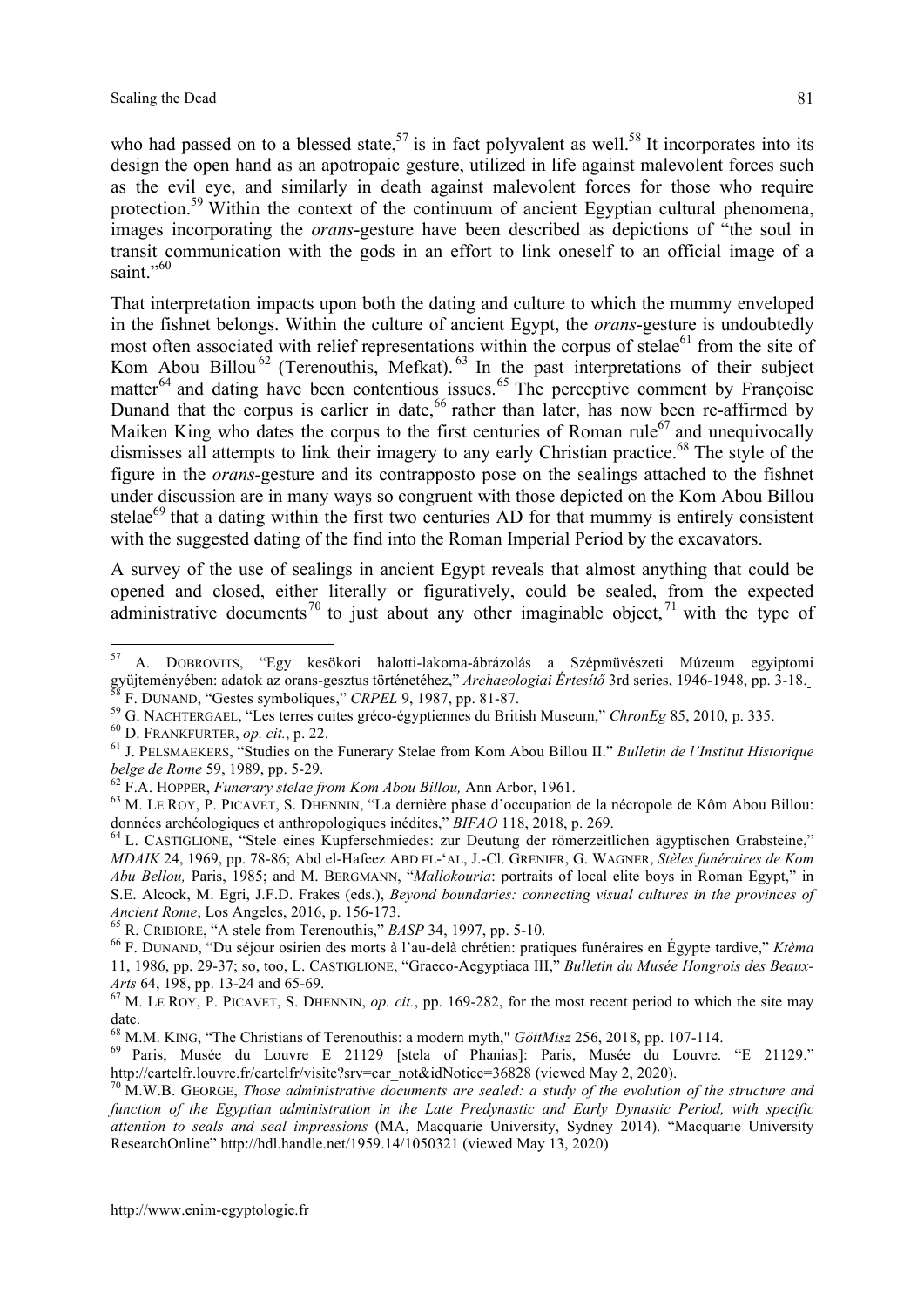sealing employed being dependent upon the form and function of the object being sealed.<sup>72</sup> The presence of sealings on mummies should, therefore, come as no surprise, particularly since the hieroglyph of a seal (Gardiner Sign List S 20) determines at least one noun used for the mummy of Osiris,  $s$   $h w$ ,  $\frac{73}{2}$  ,  $\frac{60}{3}$ , and the seal itself, *htm*, made of true lapis lazuli, hsbd mhk, was in fact one of the 104 amulets associated with the rites of the corn-mummy of Osiris during the Festival of Khoiak, according to at least one text from Dendera.<sup>74</sup>

The practice of sealing mummies appears to have gained in popularity during the Ptolemaic Period (305/304-30 BC), <sup>75</sup> particularly at Thebes.<sup>76</sup> It is interesting to speculate about whether that practice developed from that of the First Intermediate Period during which time seal amulets were often interred in graves of women and children.<sup>77</sup> The association of sealings with human mummies is perhaps attested as early as Dynasty XXVII, if the fourteen tags discovered together with thirty-nine sealings, found at Memphis in a disturbed context, $^{78}$  can be unequivocally identified as mummy tags.<sup>79</sup> One cannot help but wonder whether this practice of sealing human mummies is in any way related to the attested practice of sealing receptacles housing animal mummies: «Osiris, Lord of *ỉȝt-ḳb* the great god who is in Athribis, the  $[{\text{holy}}]$  falcon.»<sup>80</sup> That practice resonates with that of sealing of Hadra hydriae used as cinerary urns at Alexandria during the early Ptolemaic Period.<sup>81</sup> Furthermore, there is at least once attested instance in which a sarcophagus of Late Period date found at Fustat was cemented closed with plaster onto which was impressed a seal bearing the name of the deceased within a cartouche.<sup>82</sup>

The individual responsible for affixing those seals on mummies is a matter of speculation. In

 <sup>71</sup> *Inter alia,* A. WITSELL, "Specialist reports. Sealings," in A. Tavares, D. Jones, F. Sadarangani, H. Mahmoud, "Excavations east of the Khentkawes Town in Giza: a preliminary site report," *BIFAO* 114, 2, 2014, pp. 536- 540; see, also, the articles in E.-M. Engel, A.I. Blöbaum, F. Kammerzell (eds.), *Keep out! Early Dynastic and Old Kingdom cylinder seals and sealings in context*, Wiesbaden, 2021, especially A.I. BLÖBAUM, "Types of sealings and sealed objects: main features and new aspects," pp. 252-287.<br>
<sup>72</sup> Loc. cit.<br>
<sup>73</sup> D. MEEKS, op. cit., pp. 13, and 29.<br>
<sup>74</sup> G. PRISKIN, op. cit., pp. 147-158.<br>
<sup>75</sup> G. SCHREIBER, Z. VASÁROS, A. ALMÁSY, "Ptol

*MDAIK* 69, 2013, pp. 187-225, esp. p. 196.<br><sup>76</sup> G. SCHREIBER, "The final acts of embalming: an archaeological note on some rare objects in Theban elite

burials of the early Ptolemaic Period, " in K. Endreffy, A. Gulyás (eds.), *Proceedings of the Fourth Central European Conference of Young Egyptologists: 31 August - 2 September 2006, Budapest*, Budapest, 2007, pp. 337-356, esp. pp. 343-345; A. NIWIŃSKI, "Excavations in a Late Period priest's mummy at the National Museum Warsaw: preliminary report," in Anonymous (ed.), *Sesto Congresso internazionale di egittologia: atti* II, 1993, pp. 353-361, esp. p. 356; and J. BUDKA, *Bestattungsbrauchtum und Friedhofsstruktur im Asasif: eine Untersuchung der spätzeitlichen Befunde anhand der Ergebnisse der österreichischen Ausgrabungen in den*

<sup>&</sup>lt;sup>77</sup> C.H. ROEHRIG, "29. Seal-amulets," in S. D'Auria, P. Lacovara, C.H. Roehrig (eds.), op. cit., p. 97.<br><sup>78</sup> W.M.F. PETRIE, E. MACKAY, G. WAINWRIGHT, *Meydum and Memphis* III, London, 1910, p. 41; one of those sealings is presently in London in the collections of the Petrie Museum of Egyptian Archaeology, University College London, UC58385:

<sup>&</sup>quot;CCL Petrie Collection Online Catalogue UC 58385: http://petriecat.museums.ucl.ac.uk/detail.aspx# (viewed April 21, 2020).<br>
<sup>79</sup> H B Cot Pinny 4.1

<sup>&</sup>lt;sup>79</sup> H.P. COLBURN, *Archaeology of Empire in Achaemenid Egypt*, Edinburgh, 2020, p. 52.<br><sup>80</sup> J. ROWLAND, S. IKRAM, G.J. TASSIE, L. YEOMANS, "The sacred falcon necropolis of Djedhor (?) at Quesna:<br>recent investigations fro

<sup>&</sup>lt;sup>81</sup>M.-F. BOUSSAC, "Sceaux sur des hydries de Hadra," in J.-Y. Empereur (ed.), *Alexandrina* 1, 1998, pp. 55-63.<br><sup>82</sup> A. HAMADA, "The clearance of a tomb found at Al-Fostat, 1936", *ASAE* 37, 1937, p. 67.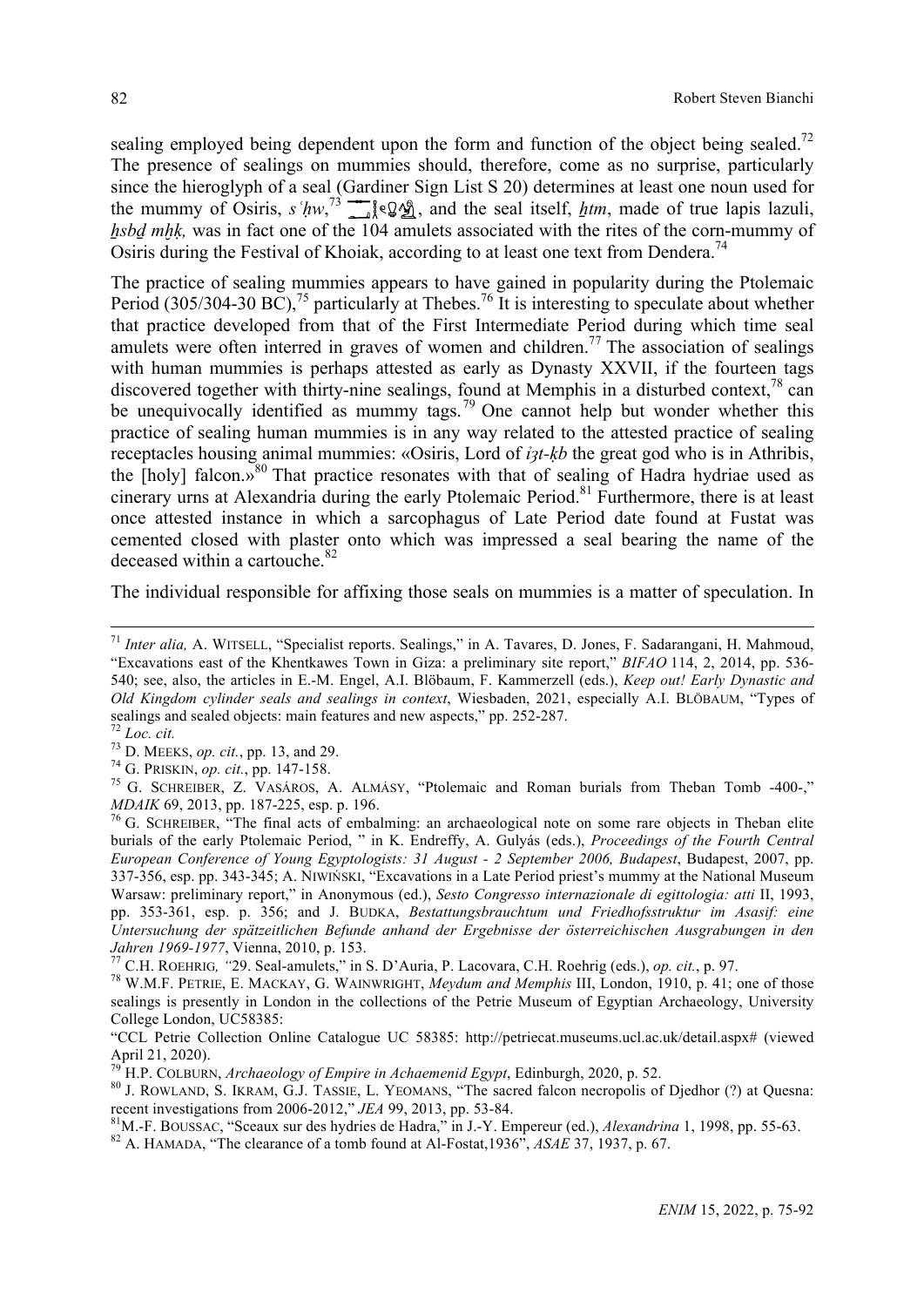a lengthy discussion of the process of mummification, Gábor Schreiber calls attention to the divine chancellor, *htm.w-ntr*, literally "the sealer of the god," one of three prelates overseeing the process.<sup>83</sup> Whether or not that official sealed mummies such as those under discussion is moot. Andrzej Niwiński, whose argument is furthered by Susanne Töpfer, <sup>84</sup> would argue that the competence of a *htm.w-ntr* was simply concerned with the physical mummification of the corpse, $85$  after which the mummy was entrusted to a choachyte, the prelate who received the mummy and was subsequently charged with the preparation of the funeral, the furnishing for the burial, and the funeral itself. Consequently, any sealing associated with a burial would have seemingly been the choachyte's responsibility.<sup>86</sup> Regardless of the title borne by the individual responsible for the sealing of a mummy, the very act of sealing it must be regarded as a performative ritual. Stamping the clay matrix with a signet was undoubtedly accompanied by the recitation of one or more appropriate spells, to judge from the emerging body of evidence concerning private burial practices of the period.<sup>87</sup>

The practice of sealing mummies increases in popularity during the course of the Roman Imperial Period. William Matthew Flinders Petrie reports that a mummy on "the body of a helmeted head" from Hawara bore two seal impressions.<sup>88</sup> A completely wrapped mummy of a child in Berlin still retains a mud sealing attached to the end of one of the bandages.  $89$  in which their lozenge-pattern serves as an analogue for a bead net/fishnet. That mummy is associated with a second to which the Faiyum portrait of the Lady Aline is attached. Those two were found together in a cache of mummies, five of which were reportedly so sealed with a total of ten seals, prominent among which was the image of Hercules and the Nemean lion, suggested to have been made with an intaglio.<sup>90</sup> Other mummies exhibiting Faiyum portraits have been reportedly sealed, such as the examples from Antinoe,<sup>91</sup> the sealing of which are of

 <sup>83</sup> G. SCHREIBER, *op. cit.*, p. 343-345; and M. CANNATA, *Three hundred years of death. The Egyptian funerary*

industry in the Ptolemaic Period, Leiden, 2020, pp. 54-68; and 209-277.<br><sup>84</sup> S. TÖPFER, *Das Balsamierungsritual Eine (Neu-)Edition der Textkomposition Balsamierungsritual (pBoulaq 3, pLouvre 5158, pDurham 1983.11 + pSt.* 

S. PASEK, Hawara: eine ägyptische Siedlung in hellenistischer Zeit, Berlin, 2007, pp. 298-310; I. UYTTERHOEVEN, *Hawara in the Graeco-Roman period: life and death in a Fayum village*, Leuven, 2009, pp. 361-376; and D.A. ASTON, B.G. ASTON, *Late Period pottery from the New Kingdom necropolis at Saqqâra*, London, p. 121. <sup>86</sup> A. NIWIŃSKI, *op. cit.*, p. 345; but see, now, K.D. VAN HEEL, *The Archive of the Theban Choachyte Petebaste*

*son of Peteamunip (Floruit 7th Century BCE). Abnormal Hieratic Papyrus Louvre E 3228 A-H*, Leiden, 2021; and *id., Dealing with the Dead in Ancient Egypt. The Funerary Business of Petebaste*, Cairo, 2021, for the popular treatment of the same document.

 $p^7$  B. BACKES, J. DIELEMAN, "Current trends in the study of liturgical papyri," in B. Backes, J. Dieleman (eds.), *Liturgical texts for Osiris and the deceased in Late Period and Greco-Roman Egypt / Liturgische Texte für Osiris und Verstorbene im spätzeitlichen Ägypten: proceedings of the colloquiums at New York (ISAW), 6 May 2011, and Freudenstadt, 18-21 July 2012*, Wiesbaden, 2015, pp. 1-13; J. DIELEMAN, "Scribal bricolage in the Artemis Liturgical Papyrus," in B. Backes, J. Dieleman, *op. cit.,* pp. 217-232; and A.-K. GILL, "The *Glorifications* of Herisenef in the Museo Egizio (P. Turin Cat. 2117 (R 08))," *Rivista del Museo Egizio* 3, 2019,

pp. 1-21.<br><sup>88</sup> P.C. ROBERTS, "One of our mummies is missing: evaluating Petrie's records from Hawara;" and "An archaeological context for British discoveries of mummy portraits in the Fayum," in M.L. Bierbrier (ed.), Portraits and masks: burial customs in Roman Egypt, London, 1997, pp. 22 and 46, respectively.<br><sup>89</sup> R. GERMER, H. KISCHKEWITZ, M. LÜNING, "Das Grab der Aline und die Untersuchung der darin gefundenen

Kindermumien," Antike Welt 24, 3, 1993, pp. 186-196.<br><sup>90</sup> B. BORG, "Der zierlichste Anblick der Welt ...": Agyptische Portratmumien, Mainz am Rhein, 1998, pp. 19-

<sup>20.</sup>

<sup>91</sup> É. GAYET, *Les portraits d'Antinoé au Musée Guimet,* Paris, 2012, p. 10; and C.C. EDGAR, *Catalogue général.*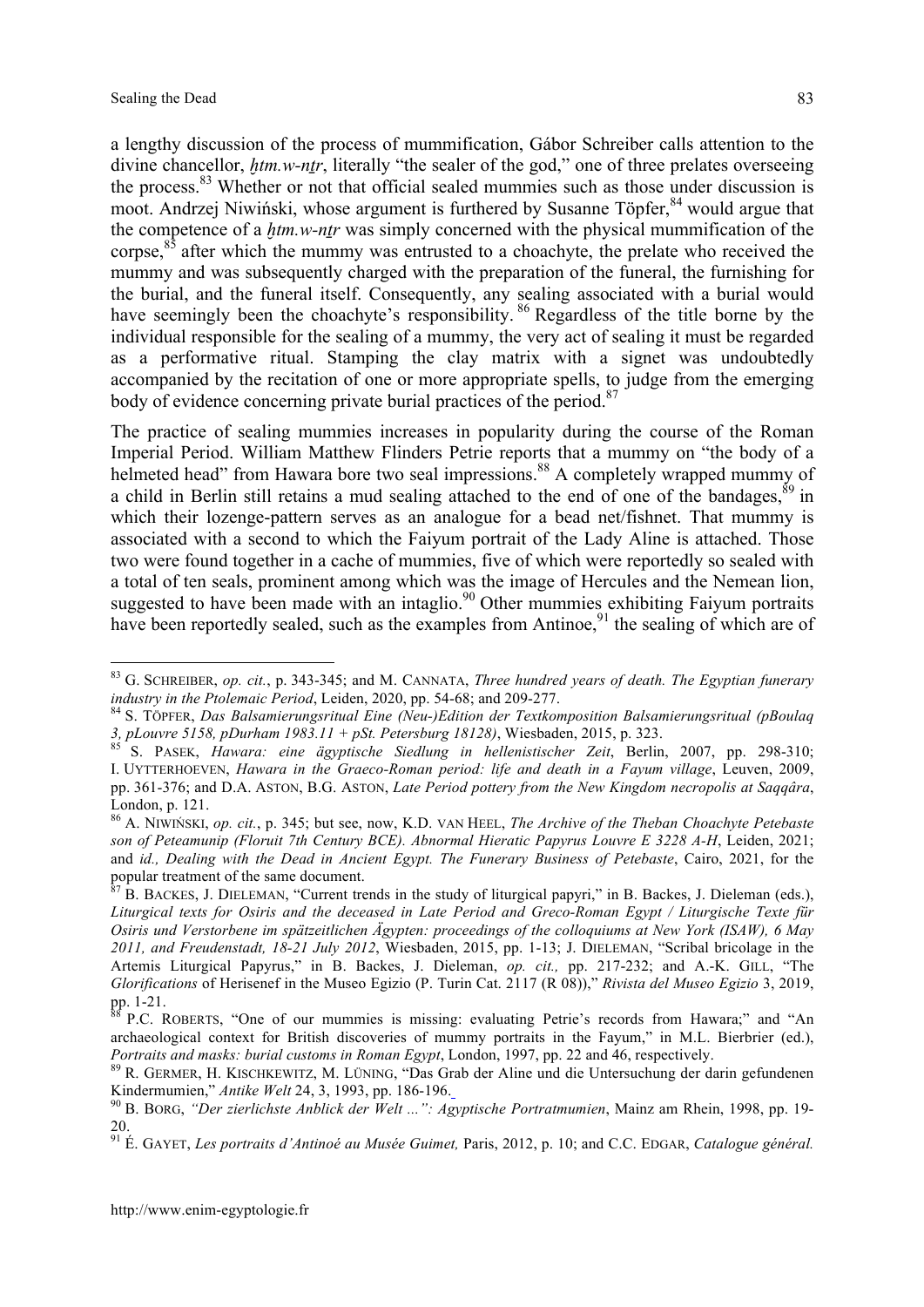lead.<sup>92</sup> That is the same material from which several other sealings associated with mummy bandages are made: a group of five sealings on several linen strips joined together without provenance in London;<sup>93</sup> a second example on a mummy, the sealing of which bears the personal name, Σαμβαθίου, Sambathion, found at Hawara;<sup>94</sup> a third from Saqqara;<sup>95</sup> and a fourth example in Hannover.<sup>96</sup>

On occasion, sealing are placed on linen shrouds. Jánatan Ortiz-Garcia suggests that the sealings those funerary shrouds, the majority of which are of Roman Imperial date, may have function as a control element that insured the inviolability of the mummy as it passed from one of those individuals to another, on analogy with the practice described by Herodotus (*Hist.* II, 83, 3, 83) with regard to animal sacrifices. <sup>97</sup> In those two-dimensional representations the bead net/fishnet is likewise designed as a series of interlocking lozenges, the intersections of which are often enhanced by raised motifs, generally medallions, often gilded.<sup>98</sup> One particularly elaborate example in Paris also exhibits two lead sealings.<sup>99</sup>

The physical presence of sealings on mummies is amply documented, and the fact that they were sealed is confirmed by this passage

δν παρεκόμιςας ς δι[α νεκρό]ν τοῦ. [

 $\tilde{}$  Ηρωνς έςφραγις μ[ένονν πα]ραγιν[νόμενον

ϲφραγιϲθἐντα καἰ ἀπ[.......]λωϲαν[......

...ων Διοϲκὁρου α.[......] καταγιν[οµεν

[...]ι ἡµῖν, ἐδεξἀµεθα ἐϲφραγ[ιϲ]µἐνον.[......

The dead body of the [deceased?] Heron which you brought sealed and having come sealed and from ... of Dioskoros ... to us, we have received sealed ...<sup>100</sup>

The meaning of those seals in this passage remains perplexing as does the apparent lack of the mention of seals in both the Liturgical Texts<sup>101</sup> and Embalming Ritual.<sup>102</sup> In point of fact,

<sup>2</sup> London, The British Museum, EA 6511: London, "The British Museum: Explore the Collection"

https://www.britishmuseum.org/research/collection\_online/collection\_object\_details.aspx?objectId=110664&par

 $\overline{a}$ 

*Graeco-Egyptian Coffins, Masks and Portraits*, Cairo, 1903, p. 129.<br><sup>92</sup> Paris, Musee du Louvre AF 6490 (MG 64); E 12581 (P 215, A 353); AF 6484 (MG 70); AF 6489 (MG 68); and AF 6493 (MG 67): M.-F. AUBERT, R. CORTOPASSI, G. NACHTERGAEL, V.A. AMORÓS, P. DÉTIENNE, *op. cit.*,

tId=1&searchText=6511&page=1 (viewed April 27, 2020).<br><sup>94</sup> Cairo, The Egyptian Museum CG 33126: C.C. EDGAR, *op. cit.*, p. 13; and Cairo, The Egyptian Museum CG 33017: J.G. MILNE, *Catalogue général. Greek inscriptions*, O

<sup>&</sup>lt;sup>95</sup> Cairo, The Egyptian Museum 33281: C.C. EDGAR, op. cit., pp. 126 and 129.<br><sup>96</sup> Hannover, The August-Kestner Museum 1950.80: R. Drenkhahn and R. Germer, *Mumie und Computer: ein* 

*multidisziplinäres Forschungsprojekt in Hannover*, Hannover, 1991, p. 87.<br><sup>97</sup> J. ORTIZ-GARCÍA, *Tejidos para la divina muerte: los sudarios pintados del Egipto romano*, Barcelona, 2020,<br>ps. 49-50.

<sup>&</sup>lt;sup>98</sup> F. DUNAND, R. LICHTENBERG, *Les momies et la mort en Égypte*, Paris, 1998, p. 103.<br><sup>99</sup> Paris, Musée du Louvre AF 6490 (MC 64): M.-F. AUBERT, R. CORTOPASSI, G. NACHTERGAEL, V.A. AMORÓS, P. DÉTIENNE, op. cit., pp. 19 and 174, cat. no. 41.<br><sup>100</sup> Bodelian MS GR Class C 272: R.S. BAGNALL, *The undertakers of the Great Oasis*, London, 2017, pp. 124-

<sup>126,</sup> no. 45. The verb used is ςφραγιξω, "to seal; to stamp." <sup>101</sup> B. BACKES, J. DIELEMAN, *op. cit.*, pp. 301-310. <sup>102</sup> S. TÖPFER, *op. cit.*, pp. 418-428.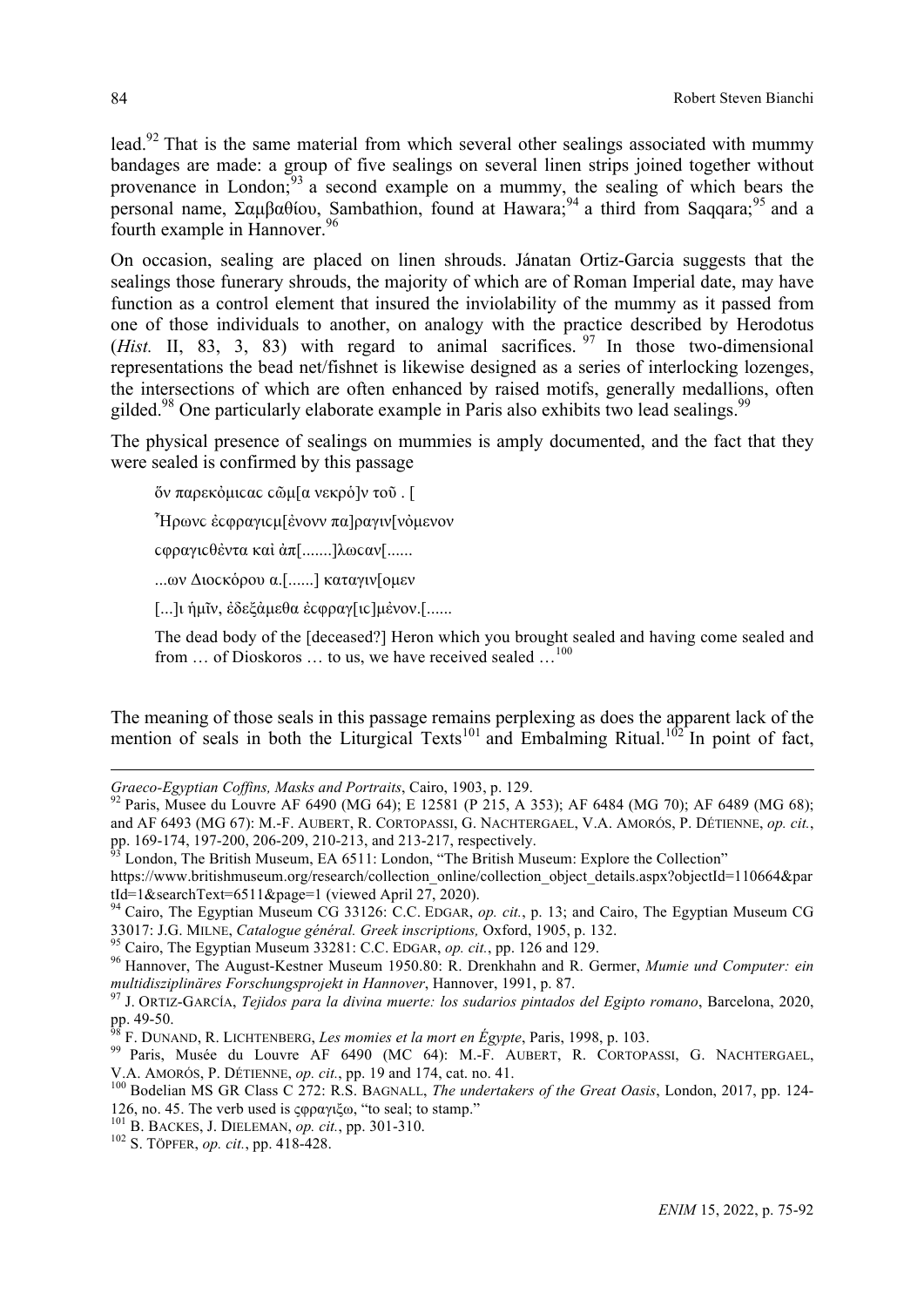John Gee provides only two citations in the so-called Book of the Dead in which seals are mentioned, but those two spells deal exclusively with the role of Geb and Nut in sealing decrees by which the deceased and his/her family can be reunited in the hereafter.<sup>103</sup>

In light of this apparent silence about sealings in this survey of ancient Egyptian funerary literature, the significance of sealings on mummies must rely on other data. In interpreting that data, one must always bear in mind that the same praxis and image "might have meant different things to different people."<sup>104</sup> Within this praxelogical context one cannot insist upon one and only one interpretation for any given aspect of ancient Egypt's material culture. Interpretations must perforce remain multi-dimensional <sup>105</sup> because of the demonstrable interlocking complexities inherent in virtually every ancient Egyptian cultural phenomenon.<sup>106</sup>

Katelijn Vandorpe suggests that the practice of sealing in Graeco-Roman Egypt had less to do with identification, and more to do with protection and authentication.<sup>107</sup> Indeed concepts of protection are inherent in the use of the same lexeme, *htm*, for «fortress»<sup>108</sup> as well as in a phylactery where the sealing process is likened to a turtle pulled up into its shell.<sup>109</sup> The very act of sealing conveys the notion of a magical praxis,  $\frac{110}{10}$  furthered by the very performative nature of sealing which was considered to reflect the defensive power imparted to the seal by the deity invoked during the creation of its impression.<sup>111</sup> The magical transference of power in these protective contexts in which seals are employed is well attested.<sup>112</sup> In these contexts, however, it is the aggressor, and not the targeted victim, who is sealed.<sup>113</sup>

One may draw some preliminary conclusions from the preceding discussion. If the suggestion that the fishnet under discussion is the equivalent of a beaded network,  $114$  and if both can then

<sup>&</sup>lt;sup>103</sup> J. GEE, "On the practice of sealing in the Book of the Dead and the Coffin Texts," *JSSEA* 35, 2008, pp. 105-122.<br><sup>104</sup> R. BUSSMANN, *op. cit.*, p. 74.

<sup>&</sup>lt;sup>106</sup> C. DI BIASE-DYSON, *op. cit.*, pp. 93-107.<br><sup>106</sup> G.W. NEMES, "The mythological importance of the constellation *Mshtjw* in mortuary representations until the end of the New Kingdom," *ENiM* 13, 2020, pp. 1-61.<br><sup>107</sup> K. VANDORPE, "Seals and stamps as identifiers in daily life in Greco-Roman Egypt," in M. Depauw,

S. Coussement (eds.), *Identifiers and identification methods in the ancient world*, Leuven, Paris, Walpole, CT., 2014, pp. 141-151. <sup>108</sup> P.-M. CHEVEREAU, *Prosopographie des cadres militaires égyptiens du Nouvel Empire*, Antony, 1994, pp. 58-

<sup>62.</sup>

<sup>109</sup> J.-Cl. GOYON, *Le recueil de prophylaxie contre les agressions des animaux venimeux du Musée de Brooklyn:* papyrus Wilbour 47.218.138, Wiesbaden, 2012, p. 135.<br><sup>110</sup> D. FALK, Ritual processional furniture: a material and religious phenomenon in Egypt (PhD diss., University

of Liverpool, Liverpool, 2015, p. 72. "University of Liverpool:" https://livrepository.liverpool.ac.uk/2012561/ (viewed April 18, 2020)<br><sup>111</sup> H. GYŐRY, "Interaction of magic and science in ancient Egyptian medicine," in Z. Hawass, L.P. Brock (eds.),

*Egyptology at the dawn of the twenty-first century: proceedings of the Eighth International Congress of Egyptologists, Cairo, 2000* II, Cairo, New York, 2003, p. 278. 112 P. KOŁODZIEJCZYK, "Egyptian Predynastic tokens - traces of magic or economic activity? The beginnings of

abstract writing and calculating system or a relic of early magical practices," in G. Bąkowska-Czerner, A.Roccati, A. Świerzowska (eds.), *The wisdom of Thoth: magical texts in ancient Mediterranean civilizations*,

<sup>&</sup>lt;sup>113</sup> *Inter alia*, A.-K. GILL, "The *Spells against Enemies* in the Papyrus of Pawerem (P. BM EA 10252): a preliminary report," in B. Backes, J. Dieleman *op. cit.*, pp. 133-144.<br><sup>114</sup> F. SILVANO, *op. cit.*, pp. 83-97; and New York, The Metropolitan Museum of Art 96.4.5: the bead net work

of Tabakenkhonsu: https://www.metmuseum.org/art/collection/search/550800 (viewed May 2, 2020).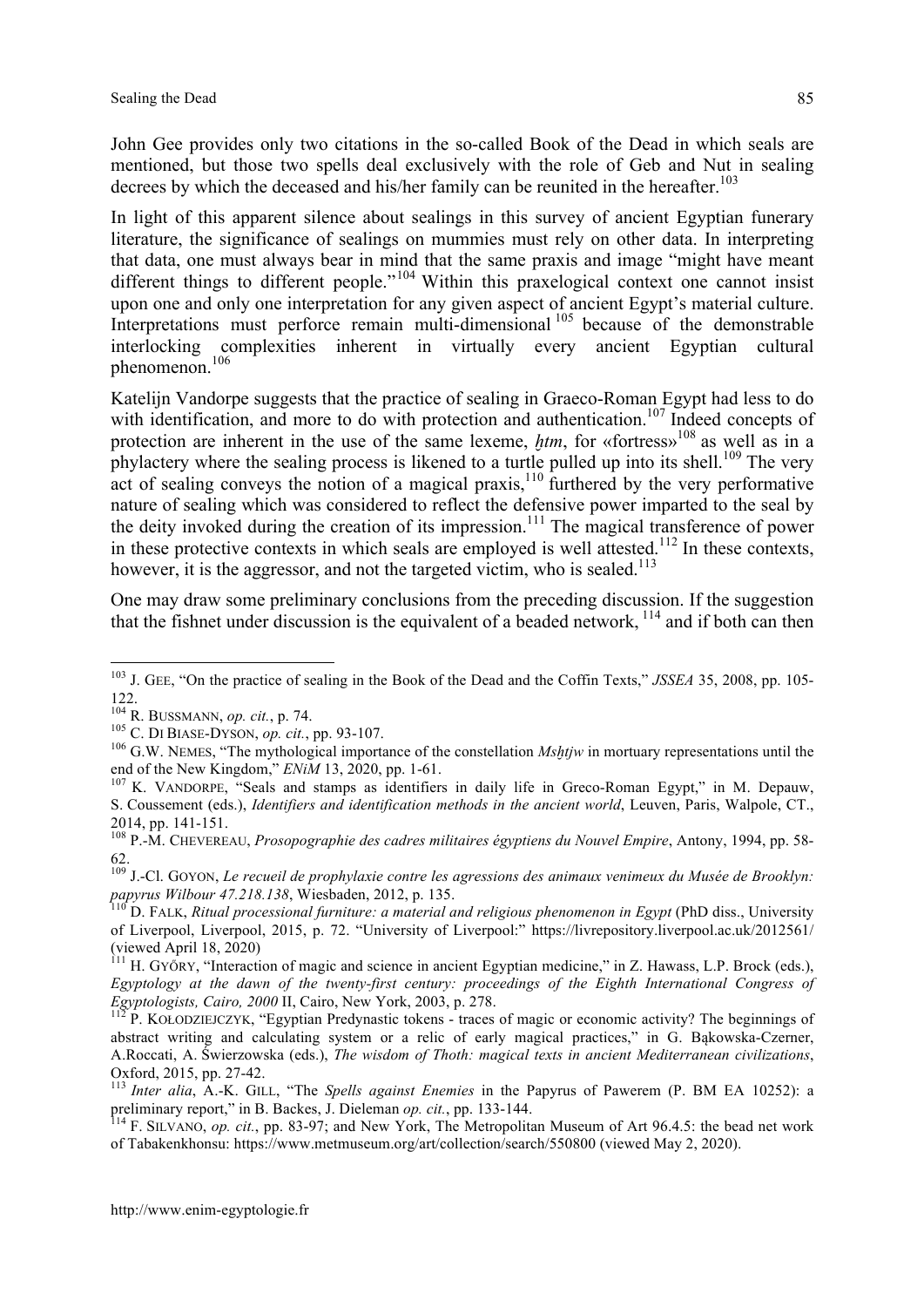be designed as a two-dimensional lozenge-shaped networks on shrouds, reflecting the lozenge-shaped network of bandages on mummies, $115$  all four must be considered subsets of the same typology, the function of which is to serve as a "whole-body amulet," as Cairs-Beatrice Arnst so felicitously observed.<sup>116</sup>

Despite these associations, one cannot automatically exclude other explanations for the presence of sealings in these contexts. Each occurrence deserves special consideration, because of the known polyvalence of ancient Egypt's material culture.

One returns to the sealings on the fishnet with which this essay began. Those fishnets may well be regarded as the antecedents of mosquito nets, which, it has been recently suggested, were developed from hand-nets (*tnfj.t*) derived from larger seine nets,<sup>117</sup> the function of which was to protect the sleeping monarch. Such hand-nets were originally equipped with conicallyshaped floaters and sinkers, similar to the conically-shaped mud pastilles attached to the net under discussion, which were fashioned by hand to judge from the preserved finger prints which they exhibit. By and large sealings recovered from ancient Egyptian archaeological contexts are either in the form of discs or spheres, not cones.<sup>118</sup> Their unusual shape in this context may have been purposeful in order to create evocations of either the floaters or sinkers<sup>119</sup> that one might associate with an actual fishnet<sup>120</sup>. Nevertheless, their design may have also been purposefully motivated by the conical design exhibited by the lump of clay (*nhp.t*) used not only in association with a potter's stock, but also in other contexts, one of which is of particular relevance here.

The material termed *nhp.t* is used for sealer's stock but it is also employed in pharaonic

 <sup>115</sup> New York, The Metropolitan Museum of Art 11.139: W.M.F. PETRIE, *The Hawara portfolio: paintings of the Roman age*, London, 1913, pl. XXII; K. PARLASCA, *Mumienporträts und verwandte Denkmäler*, Wiesbaden, 1966, pp. 50 with note 234, 51 with note 247, no. 2; and 252-253; I. UYTTERHOEVEN, *op. cit.*, pp. 64 and 219- 220; B. BRIER, C. WILKINSON, "A preliminary study on the accuracy of mummy portraits," *ZÄS* 132, 2, 2005, pp. 107-111; and C. PRICE, *op. cit.*, p. 168, who further suggests that perhaps the practice of using "rhomboidshaped wrappings" may have first been pioneered for the mummies of animals which then informed its use on human mummies.<br><sup>116</sup> C.-B. ARNST, "Vernetzung: zur Symbolik des Mumiennetzes," in M. Fitzenreiter, C.E. Loeben (eds.), *Die* 

*ägyptische Mumie: ein Phänomen der Kulturgeschichte. Beiträge eines Kolloquiums am Seminar für Sudanarchäologie und Ägyptologie der Humboldt-Universität zu Berlin (25. und 26. April 1998)*, London, 2004, pp. 79-93; so, too, C. PRICE, *op. cit.*, p. 168, who suggests that elaborate wrappings transfer their contents into something that becomes divine. K. ZIBELIUS-CHEN, *op. cit.*, pp. 399-406, who relates such bead nets to rites of protecting Osiris *hmag* and the *hwt-hmag*, "the atelier of goldsmiths." For the ancient Egyptian vocabulary associated with bead making and bead stringing, see. C.A.R. ANDREWS, *Ancient Egyptian jewellery*, London,1990, pp. 67 [*ỉrw wsbt* and *stj nbw*, bead maker and stringer together (of beads) for a collar]; 80 [*mnḫ* and *stj*, stringing the beads]; and 81 [*b<sub>3</sub>b<sub>3</sub>*, the ones making faience beads].<br><sup>117</sup> S.H. AUFRÈRE, "Le 'moustique' d'Hérodote (*Hist.* 2, 95). Un diptère (moustique, phlébotomie) importun,

vecteur de maladies parasitaires mortelles," in *id.*, C. Spieser (ed.), *Le microcosme animal en Égypte ancienne: de l'effroi à la vénération. Études d'archéo- et ethnoarthropodologie culturelle*, Leuven, 2021, pp. 183-184; J. BERLANDINI, S.H. AUFRÈRE, "Les scorpions, la veuve de Coptos et les deuiollantes-'guérisseuses' (Élien, *Hist. an*. 10,23), in *id.*, C. Spieser, *ibid,* p. 345; and F. HOFFMANN, "Die drei wirbellosen Tiere in Szene 10 des Mundöffungsrituals," in H.-W. Fischer-Elfert, *Die Vision von der Statue im Stein: Studien zum altägyptischen*

Mundöffnungsritual, Heidelberg, 1998, pp. 93-101.<br><sup>118</sup> P. DAVOLI, *Oggetti in argilla dall'area templare di Bakchias (El-Fayyum, Egitto): catalogo dei rinvenimenti<br>delle campagne di scavo 1996-2002, Pisa, 2005, pp. 590-10* 

<sup>&</sup>lt;sup>119</sup> As S.H. AUFRÈRE, op. cit., p.183, also remarks.<br><sup>120</sup> D.J. BREWER, R.F. FRIEDMAN, op. cit., p. 24; and F. DAUMAS, "Fischer und Fischerei," in W. Helck, W. Westendorf, *LÄ* II, 1977, col. 236.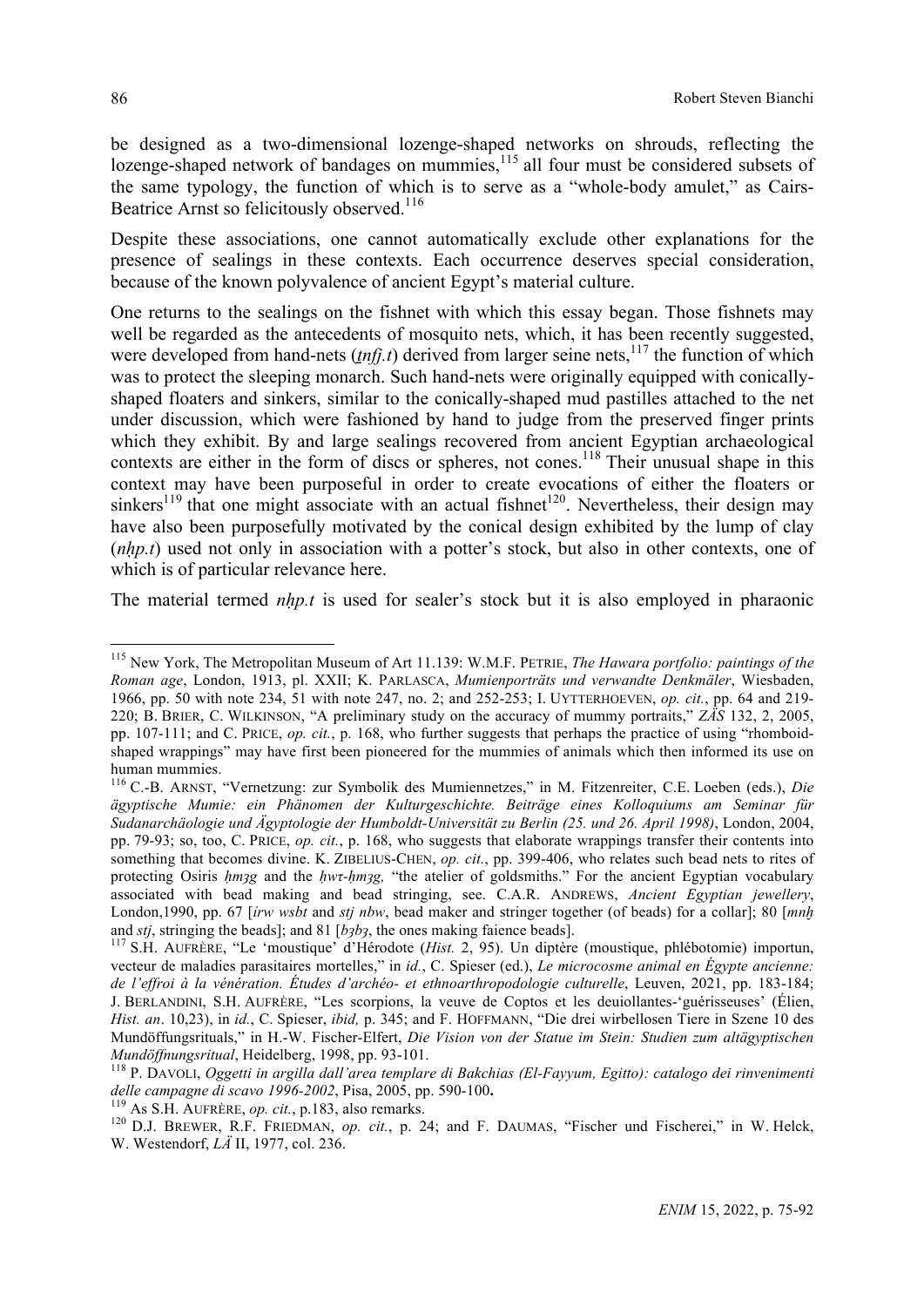imagery to evoke the shape of the stercoral lump of dung associated with the concepts of scarab's role in contexts of regeneration,  $121$  but those last two concepts are even more inextricably linked because the ancient Egyptian themselves associated the shape of *nḥp.t* with that of certain sealings, particularly those shaped like the pastilles,  $^{122}$  of the shape exhibited by those attached to the fishnet under discussion.

And whereas it is true that motifs of netting, either visual or literary, generally suggest that the assertive powers of the netted are nullified, $123$  ancient Egyptian religious exegeses are ambivalent in meaning because one and the same image or object is simultaneously possessed of positive and negative characteristics.124 Within this context it is interesting to note that in certain episodes of the Statue Ritual contained within the Opening of the Mouth Ceremony, a net, compared to a spider's web, is an essential, beneficial component of the sculptural process.<sup>125</sup> Indeed in ancient Egypt, the ensnaring of one within a net is not always regarded in a negative light. In keeping with the beneficial associations compatible with netting in contexts such as those, Martin Fitzenreiter discusses other contexts, particularly in a funerary context.<sup>126</sup> In this particular funerary context the use of a fishnet may have been purposeful in order to trap and imprison the deceased in an impenetrable cage, rendering the deceased harmless to malevolent forces by enveloping him in a symbolic, protective net which contained regenerative agents in the form of the *nḥp.t-*shaped sealings.

Furthermore, Andrzej Niwiński opines that the final act of enveloping the mummy with bandages to which a seal is applied echoes the sealing of a rolled up papyrus. <sup>127</sup> The suggestion warrants serious consideration in light of a passage captioning Wadjet of Buto on the southwest wall of East Crypt 2 at Dendera, $128$  published by Auguste Mariette,  $129$  and reproduced in hand-copy by Philippe Derchain in his discussion of the *snb-*plant mentioned in *Papyrus Salt* 825.<sup>130</sup> His copy is faithful to the original as comparison with the text reproduced by Sylvie Cauville demonstrates.<sup>131</sup>

 <sup>121</sup> S.H. AUFRÈRE, C. SPIESER, "Le pilule *<sup>n</sup>ḥp.t*, le milieu matriciel [*(n)nw.t*] et renaissance solaire. Aspects du cycle de reproduction de Scarabées sacer, L., 1758, et limites religieuses de l'observation naturaliste," in S.H. Aufrère, C. Spieser, op. cit., pp. 59-96.<br><sup>122</sup> S.H. AUFRÈRE, C. SPIESER, op. cit., p. 62.<br><sup>123</sup> M. ALLIOT, "Les rites de la chasse au filett, aux temples de Karnak, d'Edfou et d'Esneh," *RdE* 5, 1946, pp.

<sup>57-118;</sup> P. DERCHAIN, "La perruque et le cristal," *SAK* 2 1975, p. 59, with note 13; and F. SERVAJEAN, "Du singulier à l'universel: le *Potamogeton* dans les scènes cynégétiques des marais," in S.H. Aufrère (ed.), *Encyclopédie religieuse de l'univers végétal: croyances phytoreligieuses de l'Égypte ancienne* 1, Montpellier,

<sup>1999,</sup> pp. 252-253.<br><sup>124</sup> D. FALK, *op. cit.*, pp. 30-33.<br><sup>125</sup> H. FISCHER-ELFERT, *op. cit.*, pp. 40-50.<br><sup>126</sup> M. FITZENREITER, "Sense and serendipity: zur Ambiguität pharaonischer Bildschriftlichkeit, " in V. Verschoor, A. J. Stuart, C. Demarée (eds.), *Imaging and imagining the Memphite necropolis: Liber Amicorum* René van Walsem, Leiden, 2017, pp. 177-199.<br>
<sup>127</sup> A. NIWIŃSKI, op. cit., pp. 353-361.<br>
<sup>128</sup> PM VI, p. 99 (66-71), Frieze.<br>
<sup>129</sup> A. MARIETTE, *Dendérah: description générale du grand temple de cette ville*, Paris, 1873,

*conservation de la vie en Égypte*, Brussels, 1965, p. 170, (11), who translates this passage, *ta momie est enterrée* dans une enveloppe de papyrus.<br><sup>131</sup> S. CAUVILLE, *Le temple de Dendara. Les chapelles osiriennes X*/1, Cairo, 1997, p. 161, 44, who translates the

same passage, *(j')ensevelis ta momie dans les tiges (?) de papyrus.*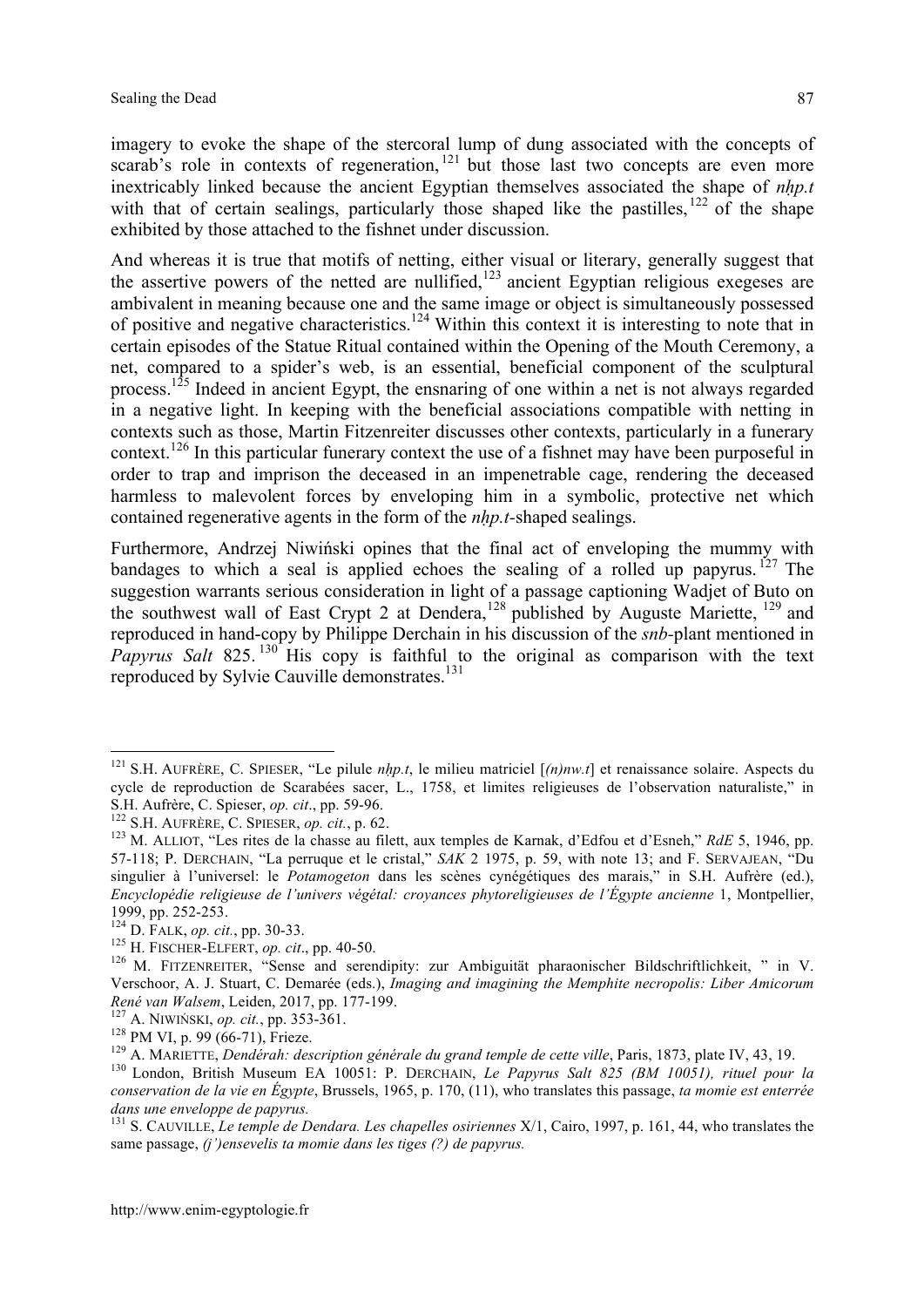

*smȝ-tȝ.n.(ỉ) sʿḥ.k m mnḫt mnḥw.*

The fact that the verb is determined by the ideogram, *htm*, depicting a cylinder seal on a necklace (Sign List S 20), inclines me to accept Pierre Koemoth's translation, *ta momie est interrée dans une enveloppe de papyrus*, because he alone of the three translators offers support for his reading.<sup>132</sup> The association of that determinative in a context dealing with papyrus would certainly have resonated with the image of a rolled up scroll of papyrus secured by the application of a seal. The ritual described may reflect actual practice to judge from the intrusive burial of five infants, each within a papyrus coffer at Saqqara within the Dynasty XIX tomb of Irurdef at Saqqara.<sup>133</sup>

The use of a sealed net in this particular instance reinforces the protective power of the sealings<sup>134</sup> but also, as Katelijn Vandorp suggests, authenticates the deceased's association with Osiris, as was the case with the sealed receptacles in which animal mummies were housed.

And finally, the suggested date of the fishnet into the early centuries of Roman control of Egypt invites still other areas of inquiry. Although a survey of ancient Egyptian religious practices is replete with references to fish and fishing, those references neither mention nor allude to fishnets.<sup>135</sup> That reticence is deceptive as the following two examples reveal because the corpus of religious texts occasionally alludes to the beneficial effects of netting in funerary contexts. One example may suffice, namely an episode in the Pyramid Texts.<sup>136</sup> There, Thoth traps the *ba* of the deceased in a net, *bȝ ỉbṯ.f,* so that, protectively enveloped, the *ba'*s unhindered ascent into the sky is facilitated. This passage is of particular significance in light of the developed practice of using magical gems during the Roman Imperial Period.<sup>137</sup> One asks whether the use of such sealings on the fishnet under discussion might be regarded as an antecedent for the later use of seals in assisting the deceased's ascent through the heavens, as specified in this Gnostic spell: <sup>138</sup>

 <sup>132</sup> P. KOEMOTH, *Osiris et les arbres. Contribution <sup>à</sup> l'étude des arbres sacrés de l'Égypte ancienne*, *AegLeod* 3, Liège, 1994, pp. 36-37; *contra*, S. CAUVILLE, *Le temple de Dendara. Les chapelles osiriennes* II. *Commentaire*, Cairo, 1997, p. 77, 161; and *ead.*, *Le temple de Dendara. Les chapelles osiriennes* III. *Index*, Cairo, 1997, p. 490, *smȝ-tȝ*. <sup>133</sup> D.A. ASTON, M.J. RAVEN, J.H. TAYLOR, "Coffins and related objects," in M.J. Raven (ed.), *The tomb of*

*Iurudef: a Memphite official in the reign of Ramesses II*, London, 1991, p. 11; D.A. ASTON, *op. cit*., p. 84; and M.Z. GONEIM, *Horus Sekhem-khet: the unfinished step pyramid at Saqqara* I. *Excavations at Saqqara*, Cairo,

<sup>&</sup>lt;sup>134</sup> M.-F. AUBERT, R. CORTOPASSI, G. NACHTERGAEL, V.A. AMORÓS, P. DÉTIENNE, op. cit., pp. 19 and 207.<br><sup>135</sup> I. GAMMER-WALLERT, "Fische, religiös," in W. Helck, W. Westendorf, *LÄ* II, 1977, col. 228-234; and C. DESROCHES-NOBLECOURT, "Poissons: tabous et transformations des morts (Nouveaux commentaires sur les pèlerinages archaïques aux villes saintes)," in D. Sinor (ed.), *Proceedings of the twenty-third International* Congress of Orientalists, Cambridge 21st-28th August, London, 1956, p. 59.<br><sup>136</sup> § 1378c: D. MEEKS, op. cit., pp. 234-235.<br><sup>137</sup> C.A. FARAONE, *The transformation of Greek amulets in Roman imperial times*, Philadelphia, 20

*Coptic texts of ritual power*, Princeton, 1999, pp. 66-68; and C. SCHMIDT, V. MACDERMOT, *The Books of Jeu and the untitled text of the Brice Codex*, Leiden, 1978, pp. 95-97 (Chapter 34, 84-85).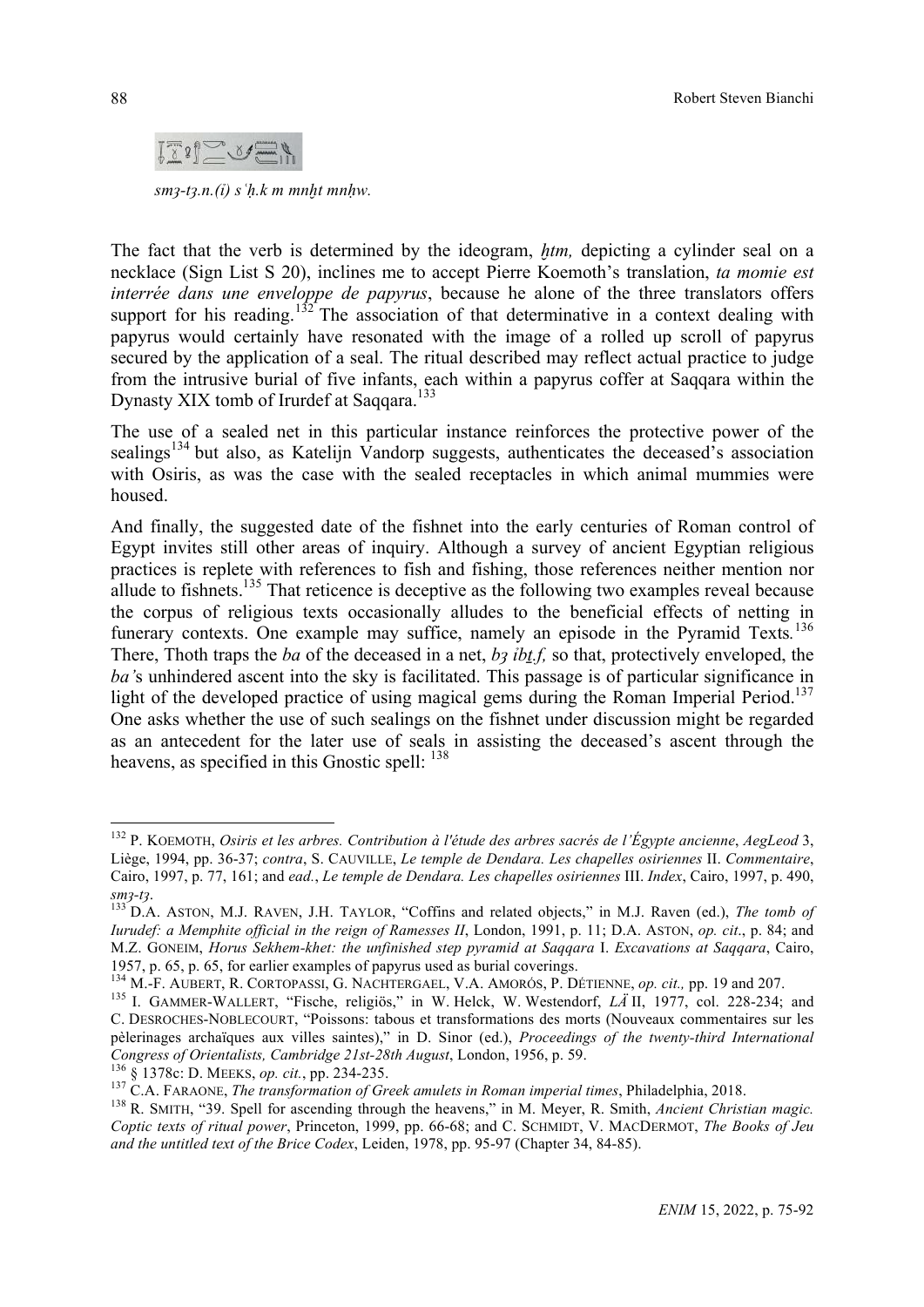ετετηφλησγω ετετης φρληχε MMWTN 2N-TEICO

When you have finished sealing yourselves with this seal.

That Gnostic spell resonates with passages of the Book of Gates, $139$  although admittedly the design of the seal accompany this spell drawn on the papyrus is an eight-rayed starburst. Still, as Vincent Rondot so persuasively argues, the study of sealings of Egypt of the Roman Imperial Period should be considered within the wider context of the material culture of the period, particularly since images on known sealings appear to correspond with motifs encountered in other media.<sup>140</sup> Consider the depictions of the deceased in a bead/textile-net, as represented on the back wall of the central niche of the Tigrane Tomb in Alexandria,  $^{141}$  or images of Osiris, each occasionally enveloped in a bead/textile-net on linen shrouds of the Roman Imperial Period, as seen in an example in Paris in which the figure of Osiris is so enveloped.<sup>142</sup> The interpretation of images of Osiris in those contexts has been a contentious issue, which Dieter Kurth admirably summarized before concluding that the image of Osiris and the image of the deceased in such group compositions are to be regarded as one and the same, the deceased having been transformed into Osiris.<sup>143</sup> Dieter Kurth's conclusion is supported by the growing body of evidence that certain two- dimensional representations in ancient Egyptian art are to be understood as kinetic, rather than static,  $144$  From this perspective, the deity on the (spectator's) right in such compositions, usually Anubis, is to be regarded as the agent responsible for the transformation.

Further support is marshaled by the observation that the image of Osiris, enveloped in just such a bead/textile-net, develops into a stylized, abstract design that becomes iconic during the Roman Imperial Period. The image appears in just such a form as a graffito at Kalabasha,<sup>145</sup> on any number of magical gems,<sup>146</sup> on a (plaster?) image of Osiris without

<sup>&</sup>lt;sup>139</sup> R. SMITH, *op. cit.*, pp. 66-68.<br><sup>140</sup> V. RONDOT, *Derniers visages des dieux d'Égypte*, Paris, 2013, p. 67, with note 75.<br><sup>141</sup> C.J. HAAS, *Alexandria in late antiquity: topography and social conflict*, Baltimore, with note 1, for the illustration of which see M.S. VENIT, *Monumental tombs of ancient Alexandria: the theater of the dead*, Cambridge, 2002, p. 160, fig. 132.

*of the dead*, Cambridge, 2002, p. 160, fig. 132. <sup>142</sup> Paris, Musée du Louvre <sup>N</sup> 3076: M.-F. AUBERT, R. CORTOPASSI, G. NACHTERGAEL, V.A. AMORÓS, P. DÉTIENNE, *op. cit.*, pp. 127 and 137-141, cat. no. 23; for which compare a second which we attribute to the same workshop, Berlin, Aegyptisches Museum und Papyrussammling 11651: K. Parlasca, H. Seemann (eds.), *Augenblicke. Mumienporträts und ägyptische Grabkunst aus römischer Zeit: eine Ausstellung der Schirn-*Kunsthalle Frankfurt, 30. Januar bis 11. April 1999, Frankfurt, Munich, 1999, pp. 260-261.<br><sup>143</sup> D. KURTH, *Der Sarg der Teüris: eine Studie zum Totenglauben im römerzeitlichen Ägypten*, Mainz am Rhein,

<sup>1990,</sup> pp. <sup>11</sup> and 63-67. 144That movement is indeed one characteristic inherent in certain two-dimensional representations in ancient

Egyptian art has already been mooted by M. HILL, D. SCHORSCH, "The Gulbenkian torso of King Pedubaste: investigations into Egyptian large bronze statuary," *MMJ* 40, 2005, pp. 185-186, in their discussion of the polychromy and motifs around the edge of a menat in Berlin, Staatliche Musee zu Berlin 23733, which they suggests conveys a sense of motion which that object is ritually manipulated. One should add to that discussion the so-called Hemaka disc, Cairo, The Egyptian Museum JE 70164 (C. ALDRED, *Egyptian Art*, New York, Toronto, 1980, p. 37, fig. 9), which, when ritually rotated, creates the allusion that the hounds and horned African ruminants are indeed running.<br><sup>145</sup> H. GAUTHIER, *Le temple de Kalabchah*, Cairo, 1911-1914, p. 260, fig. 12.<br><sup>146</sup> London. The British Museum EA 56040 (=G 40) and EA 56185: S. MICHEL, P. ZAZOFF, H. ZAZOFF, *Die*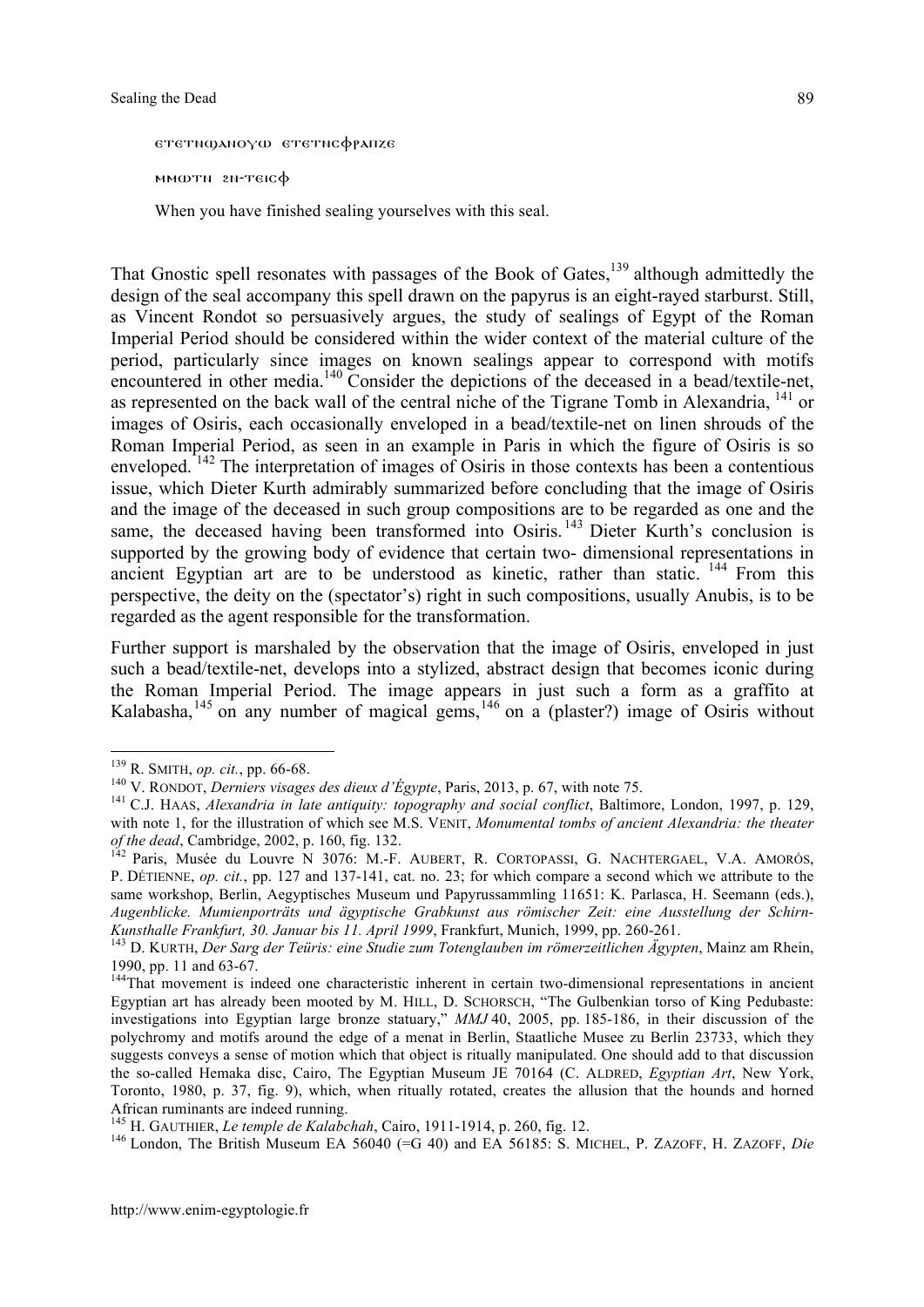head,<sup>147</sup> and, most significantly within the present context, as the principal motif found on the lead sealing of a mummy from Antinoe .<sup>148</sup> There the image of Osiris, enveloped in bead/textile-net is clearly inscribed for Σαµβαθίου [Sambathion], the deceased, which reinforces the conclusion of Dieter Kurth that the deceased has become Osiris. Such images resonate with a passage from a late fifth century anecdote preserved in Damascius (Fragment 174) (circa 450-550).<sup>149</sup> A certain Asclepiades prepares the body of Heraiskos, his brother, for burial. The passage is worth quoting in full:<sup>150</sup>

οὕτω µὲν ζῶντι συνῆν εί τι θεοειδές· ποθανόντι δέ, ἐπειδὴ τὰ νοµιζόµενα τοῖς ἱερεῦσιν ὁ Ἀσκληπιάδης ποδιδόναι παρεσκευάζετο τά τε ἄλλα καὶ τὰς Ὀσίριδος ἐπὶ τῷ σώµατι περιβολάς, αὐτίκα φωτὶ κατελάμπετο πανταγῆ τῶν σινδόνων πόρρητα διαγράµµατα, καὶ περὶ αὐτὰ καθεωρᾶτο φασµάτων εἴδη θεοπρεπῆ ἐπιδεικνύντων τὴν ψυχὴν ἐναργῶς, ποίοις ἄρα θεοῖς ἐγεγόνει συνέστιος

And so it was that in life something divine-like was habitually associated with him. In death just as Asclepiades prepared to honor him [Heraiskos, his brother] in the way prescribed for the priests, he specifically covered his body with the enveloping things associated with Osiris. Then all of a sudden ineffable figures, shining everywhere, immediately began to appear on the cloths. All around them one could clearly see the divine forms of visions which distinctly revealed his soul, so that his soul now joined the company of those deities. (paraphrased by the author)

The nouns used for the material in which the body is enveloped are both in the plural, περιβολάς <sup>151</sup> and σινδόνων, <sup>152</sup> the first denoting «those [things] which are wrapped around/enveloped» and the later «cloth. » The use of such multiples is well-attested as seen in the wrappings on the Coptic mummy in Heidelberg. The σινδόνων is itself covered with διαγράμματα<sup>153</sup>, literally, "that which is marked out by lines," often rendered as "figures."<sup>154</sup> If this interpretation of that passage obtains, one can suggest that the use of such bead/textilenets continued into the fifth century and that practice becomes additional supporting evidence

 $\overline{a}$ 

*magischen Gemmen im Britischen Museum*, London, 2001, pp. 2, no. 3 and 4, no. 6; inventoried as Cbd-382 and CBd-385, respectively, in The Campbell Bonner Magical Gems Database (viewed May 11, 2020): <sup>147</sup>E. Adly (ed.), "Mardi 9 janvier 2018," *BIA* 57, 2018, p. 24 (illustration), discovered at the site of al-'Abd on the coastline of Alexandria.

<sup>&</sup>lt;sup>148</sup> Cairo, The Egyptian Museum CG 33017: J.G. MILNE, op. cit., p. 132.<br><sup>149</sup> P. Athanassiadi (ed.), *Damascius: The Philosophical History text with translation and notes*, Athens, 1999, p. 196; C. ZINTZEN, Damascii vitae Isidori reliquiae, Hildesheim, 1967, p. 147; and C.J. HAAS, op. cit., p. 129.<br><sup>150</sup> M. WILDISH, *Hieroglyphic Semantics in Late Antiquity* (PhD diss., Durham University, Durham, 2012):

<sup>&</sup>quot;Durham E-Theses Online:" http://etheses.dur.ac.uk/3922/ (viewed May 14, 2020), p. 31, [T203], for one of the

most readily available texts of this fragment (viewed May 11, 2020).<br>
<sup>151</sup> H.G. LIDDELL, R. SCOTT, *Lexicon: Abridged from Liddell and Scott's Greek-English lexicon*, London, 1976,<br>
<sup>152</sup> *Ibid*, p. 635.

p. 547. <sup>152</sup> *Ibid*, p. 635. <sup>153</sup> *Ibid*, p. 160. <sup>154</sup> C.J. HAAS, p. 129; but, see, D. FRANKFURTER, *Religion in Roman Egypt: assimilation and resistance*, Princeton, 2001, pp. 253-254, who interprets the nouns as "meaningless hieroglyphs."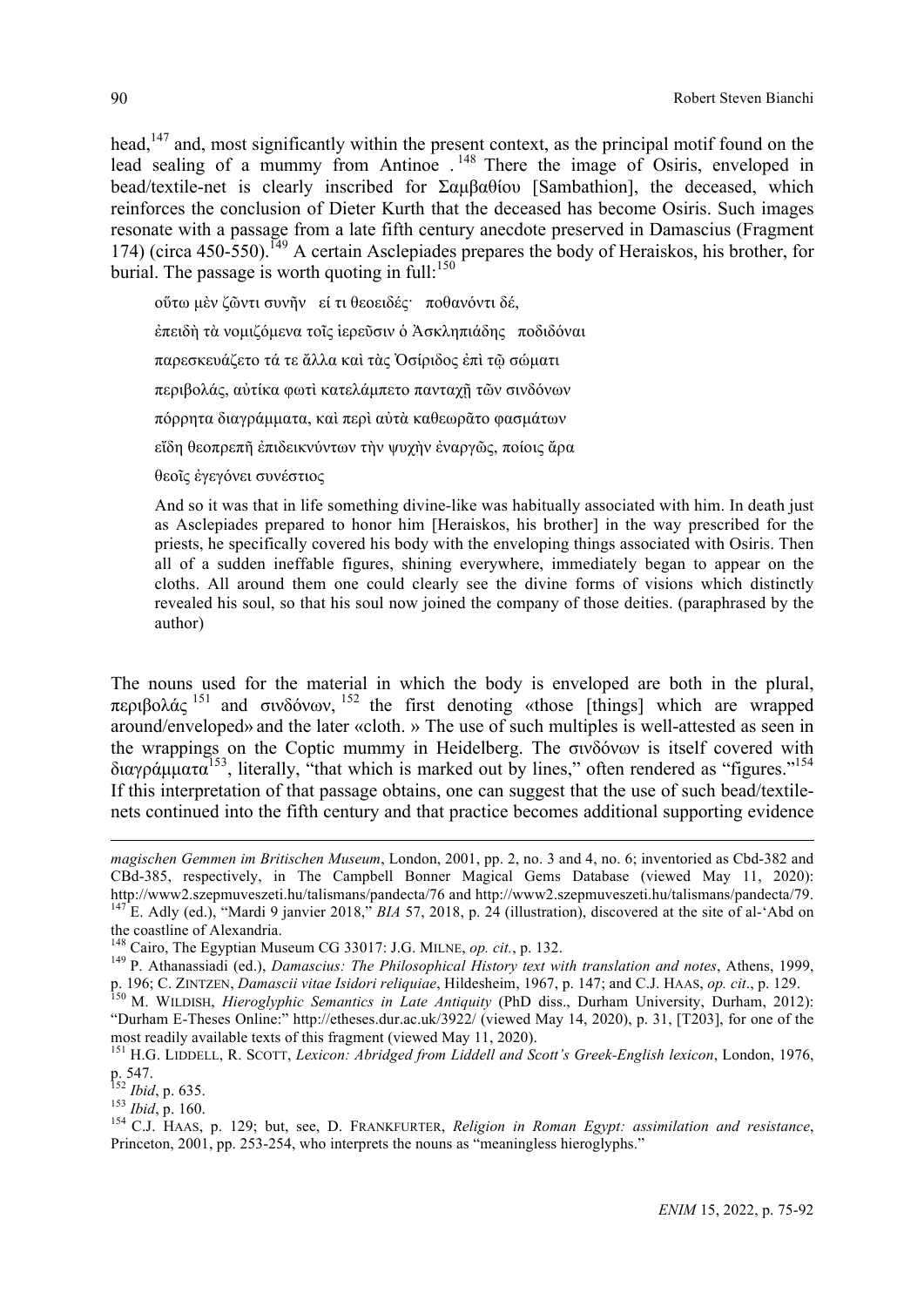for the conservative longevity and persistence of ancient Egyptian funerary traditions.



Fig. 1. The fishnet removed from the mummy and rewound (New York, The Metropolitan Museum of Art inv. nr. 25.3.225).

(https://www.metmuseum.org/art/collection/search#!?q=25.3.225 [viewed 2021.05.02]).



Fig. 2. Seal impression stamped seven times, twice with the open hand and five times with the *orans*gesture (New York, The Metropolitan Museum of Art inv. nr. 25.3.226a).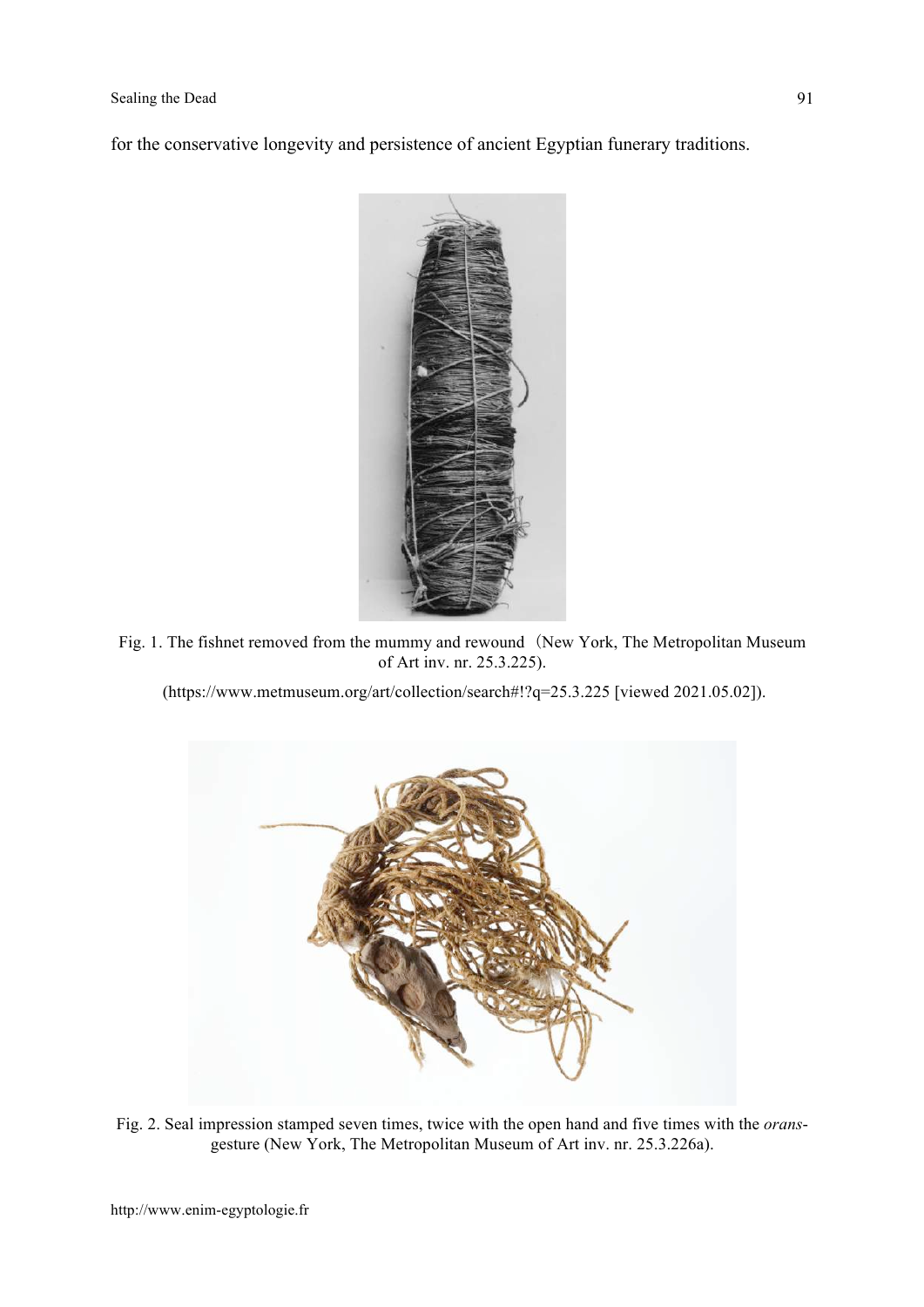

Fig. 3. Seal impression stamped five times, once with the *orans*-gesture and four with the open hand (New York, The Metropolitan Museum of Art inv. nr. 25.3.226b).



Fig. 4. Seal impression stamped four times only with the open human hand (New York, The Metropolitan Museum of Art inv. no. 25.3.226c).